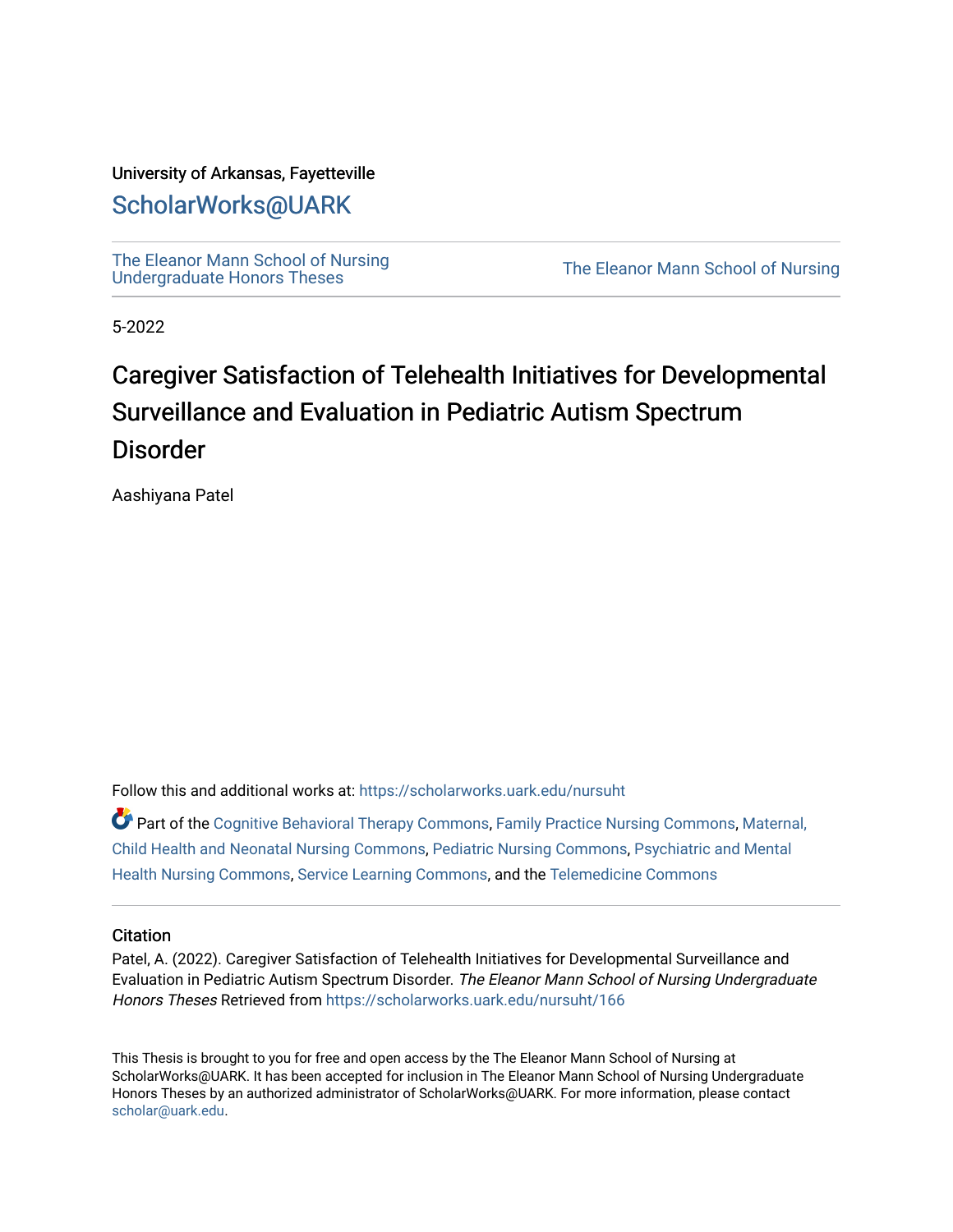# **Caregiver Satisfaction of Telehealth Initiatives for Developmental Surveillance and Evaluation in Pediatric Autism Spectrum Disorder**

Aashiyana Patel

Eleanor Mann School of Nursing

College of Education and Health Professions

University of Arkansas

Dr. Michele Kilmer

April 20th, 2022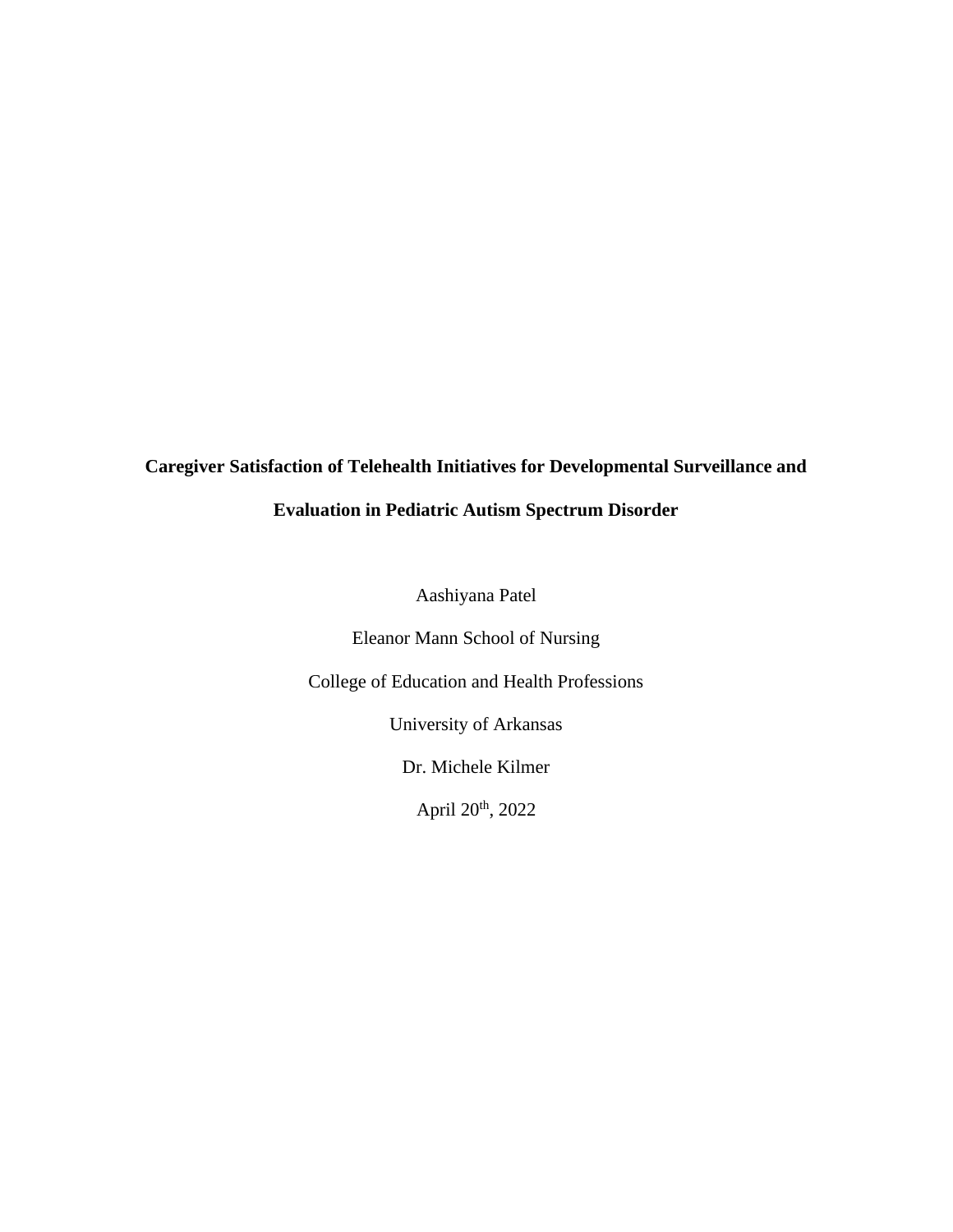### **Introduction**

 According to the Autism and Developmental Disabilities Monitoring Network, within the past 20 years, the prevalence of ASD has significantly increased from one in 150 to one in 54 children aged eight years (Maenner et al., 2020). Developmental surveillance is a continuous process utilized by healthcare professionals who perform skilled observations of children during wellness examinations. It includes attending to parental concerns about the child, analyzing the child's developmental history, and making accurate observations of the child during the examination. This form of surveillance along with anticipatory guidance helps diagnose ASD much earlier (Lipkin, 2020). Developmental monitoring is considered the first step in determining an ASD diagnosis followed by developmental screening and evaluation (Centers for Disease Control and Prevention [CDC], 2020). Early recognition of developmental delay can lead to timely implementation of interventions that improve health outcomes for these children (Baio et al., 2014). Poor health outcomes for children with ASD put them in a more vulnerable group in this country (Mammoser, 2018). The implementation of evidence-based care starts with identification of developmental delays at primary care visits (Kilmer, 2020).

 With the recent augmentation of technology into the United States healthcare system due to the novel coronavirus SARS-CoV-2 (COVID-19), there has been an increased use in telemedicine visits to perform developmental surveillance for children aged from birth to two years (Demeke, 2021). In comparison to traditional on-site appointments, telemedical appointments can serve the same purpose in identifying developmental delay and diagnosing ASD in pediatric patients. The purpose of this Honors project is to explore how caregivers with children identified at risk for developmental delay and/or ASD perceive the use of telehealth for developmental surveillance compared to traditional in-person visits during the first 6 months after referral.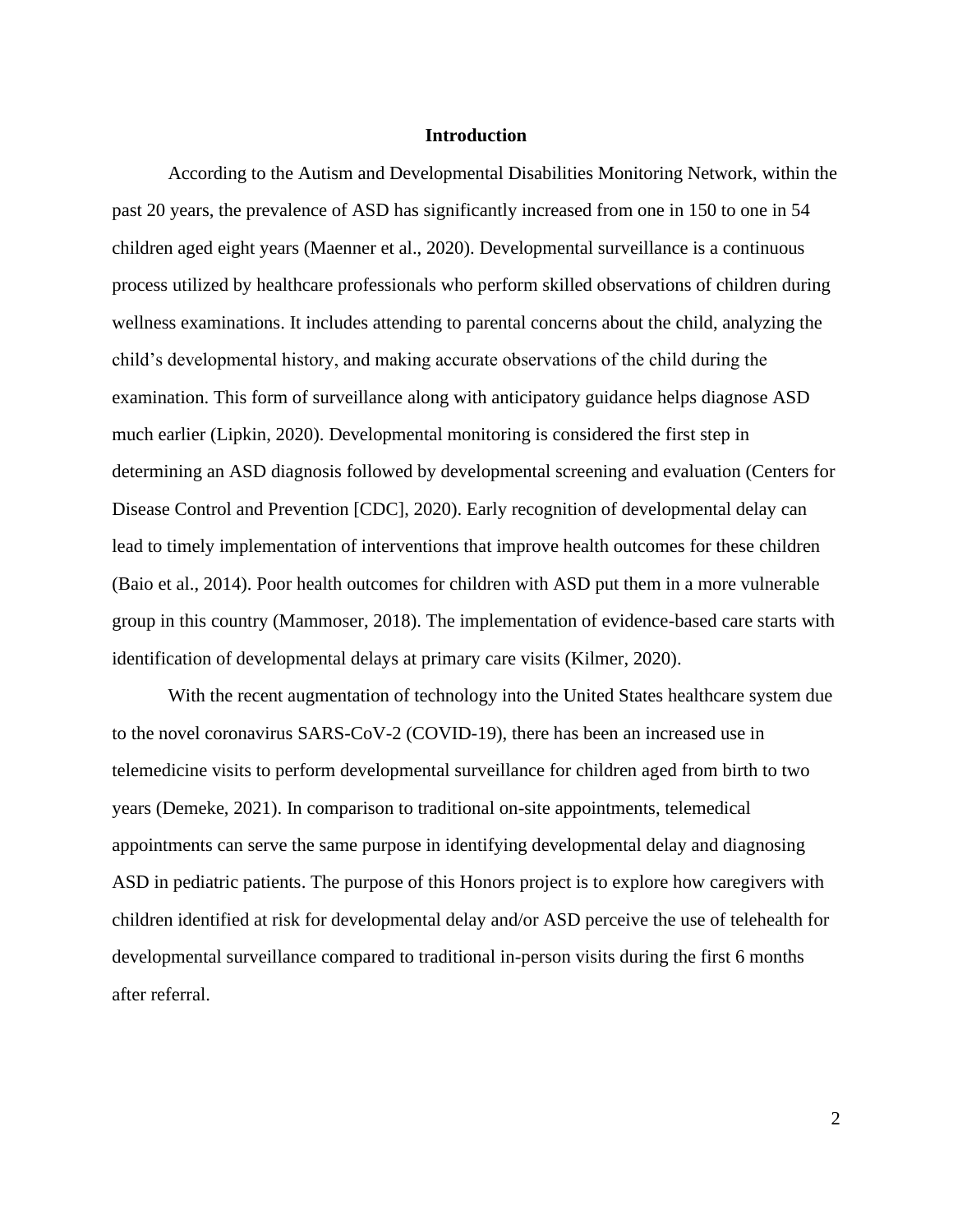### **Review of Literature**

A systematic review of research was conducted to determine the effects of telemedicine visits on developmental evaluations for pediatric ASD patients. This research review was guided by PRISMA guidelines and the CINAHL, PubMed, and MEDLINE databases were used to search for articles. Key words used in the search were "pediatric autism", "developmental surveillance", "telehealth", and "monitoring". The Boolean phrases "AND" and "OR" were used to further refine the results given. Search limiters used in all three databases included peer reviewed, human subjects, age limit of birth to eight years, and a publication data that was written in the English language and published between 2016 and 2022. Articles were excluded if they did not have a population of children aged newborn to eight years, did not contain results related to the effects of telehealth on quality of life for ASD patients or the effect of telehealth on parent satisfaction. Articles were included if the study was conducted on pediatric patients with ASD, incorporated developmental surveillance via telehealth visits or an online format, compared the utilization of the online developmental surveillance, and the outcomes measured included the effects on the diagnosis of ASD in pediatric patients and parent satisfaction of the telehealth format. The PubMed database produced the largest number of results despite having the same criteria as the other two databases. An initial search using the terms "pediatric autism" and "screening" yielded the results used for this systematic review as shown in Figure 1.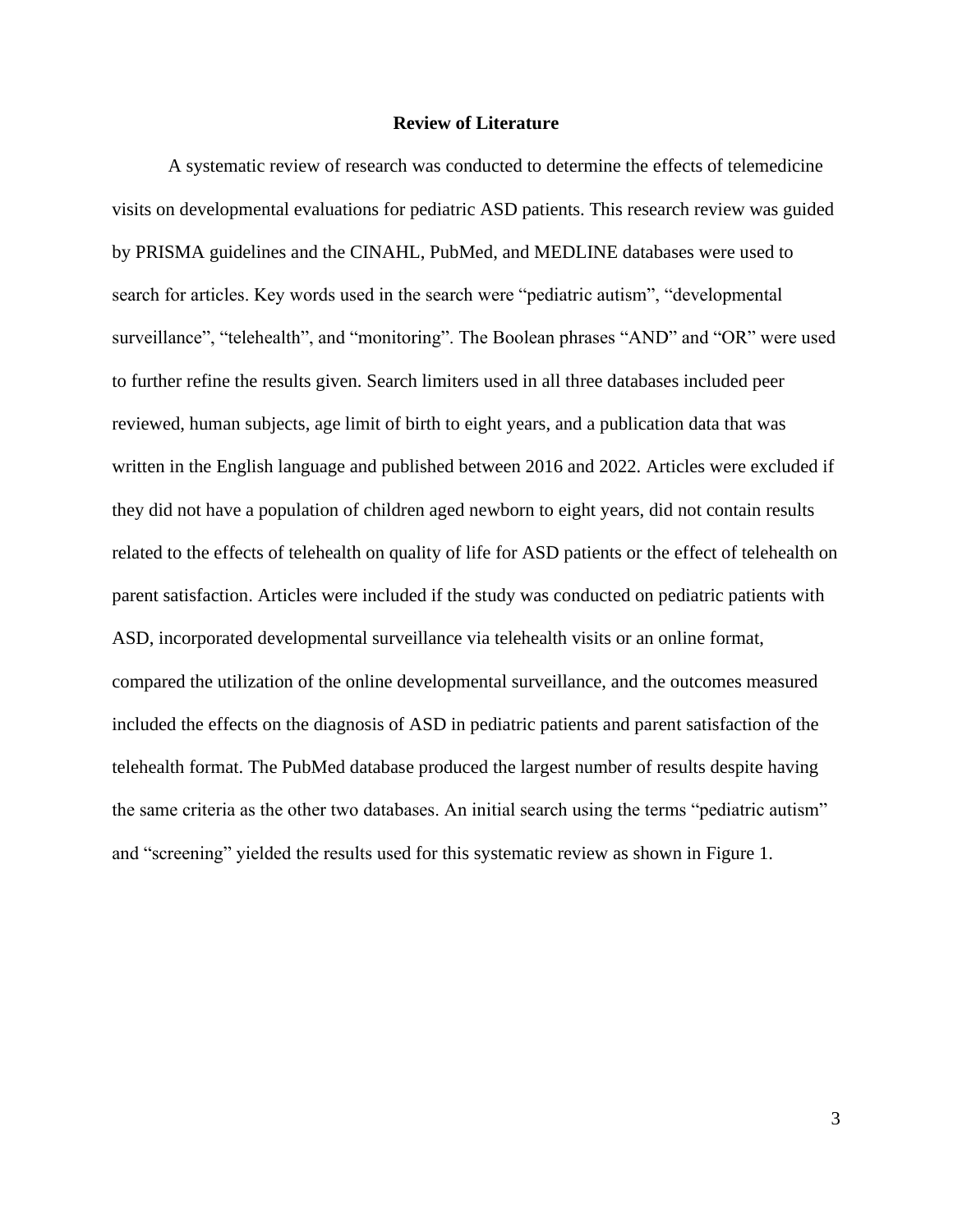**Figure 1** *PRISMA 2.0 Flowchart*



All 10 studies had a sample population of pediatric patients with ASD. The setting for these studies were wellness visits via telehealth methods or traditional on-site appointments. The patients were aged newborn to eight years throughout all the studies. These studies primarily featured systematic reviews and retrospective cohort studies. See Figure 1 for the PRISMA 2.0 flow chart.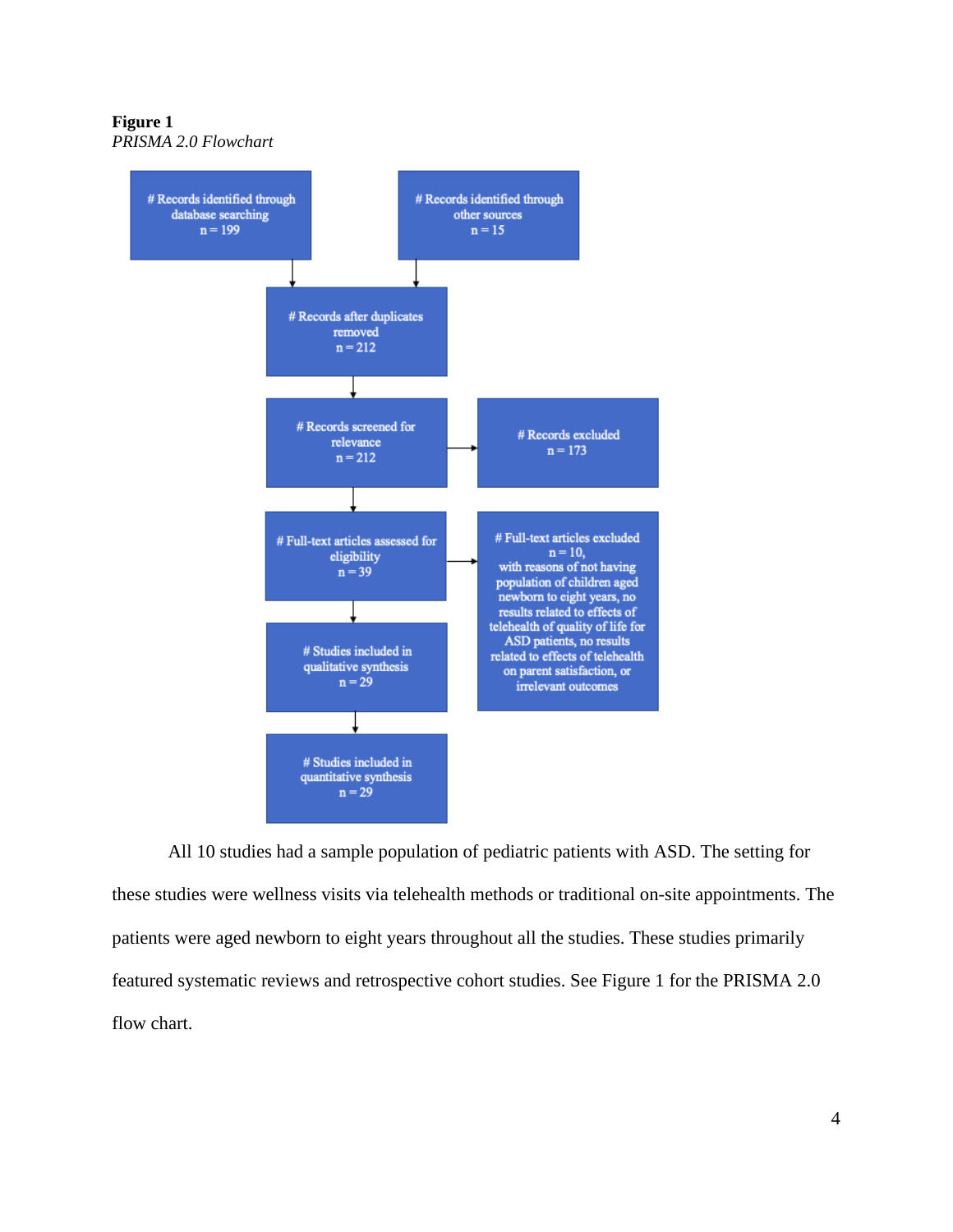### **Developmental Screening Practice Gaps in Care**

Delays in ASD early identification, diagnosis, and enrollment in services continues despite efforts to improve primary care practice. The increase in ASD prevalence in the United States within the past few years is concerning. Although evidence-based interventions and treatment initiated by 3 years of age gives children with ASD the best possible health outcomes, analysis of current practices in pediatric ASD management reveals these patients are not receiving appropriate and timely care in primary care settings (Maenner et al., 2021). In general, time constraints, massive amounts of healthcare literature, and a non-supportive organizational structure are barriers to implementing evidence-based practices in primary care clinics (Majid et al., 2011). In addition to these common hindrances, inadequate developmental screening evaluations during well-child exams lead to delay in diagnosis. Limited use of evidence-based screening and treatment practices has been identified as a critical concern in the care of pediatric patients with ASD (Autism Speaks, 2018). Children with both high-functioning and non-verbal autism are not being accurately screened during well-child evaluations and subsequently experience a delay in receiving a diagnosis (Zablotsky et al., 2015). Numerous healthcare organizations stress the importance of performing developmental screenings on all children during each well-child evaluation (Baio et al., 2014). This includes specific developmental screening for ASD for preschool children, however, this practice does not regularly occur. Data collected in 2007 showed only 22.6% of children ages 10 to 35 months were screened for ASD. In many areas of the country, these rates have not improved in the past 10 years (Mammoser, 2018). Findings in a self-report survey highlighted this concern as it uncovered that approximately half of the participating pediatricians did not regularly use established screening tools for patients younger than 36 months (Radecki et al., 2011). Likewise, data from the 2016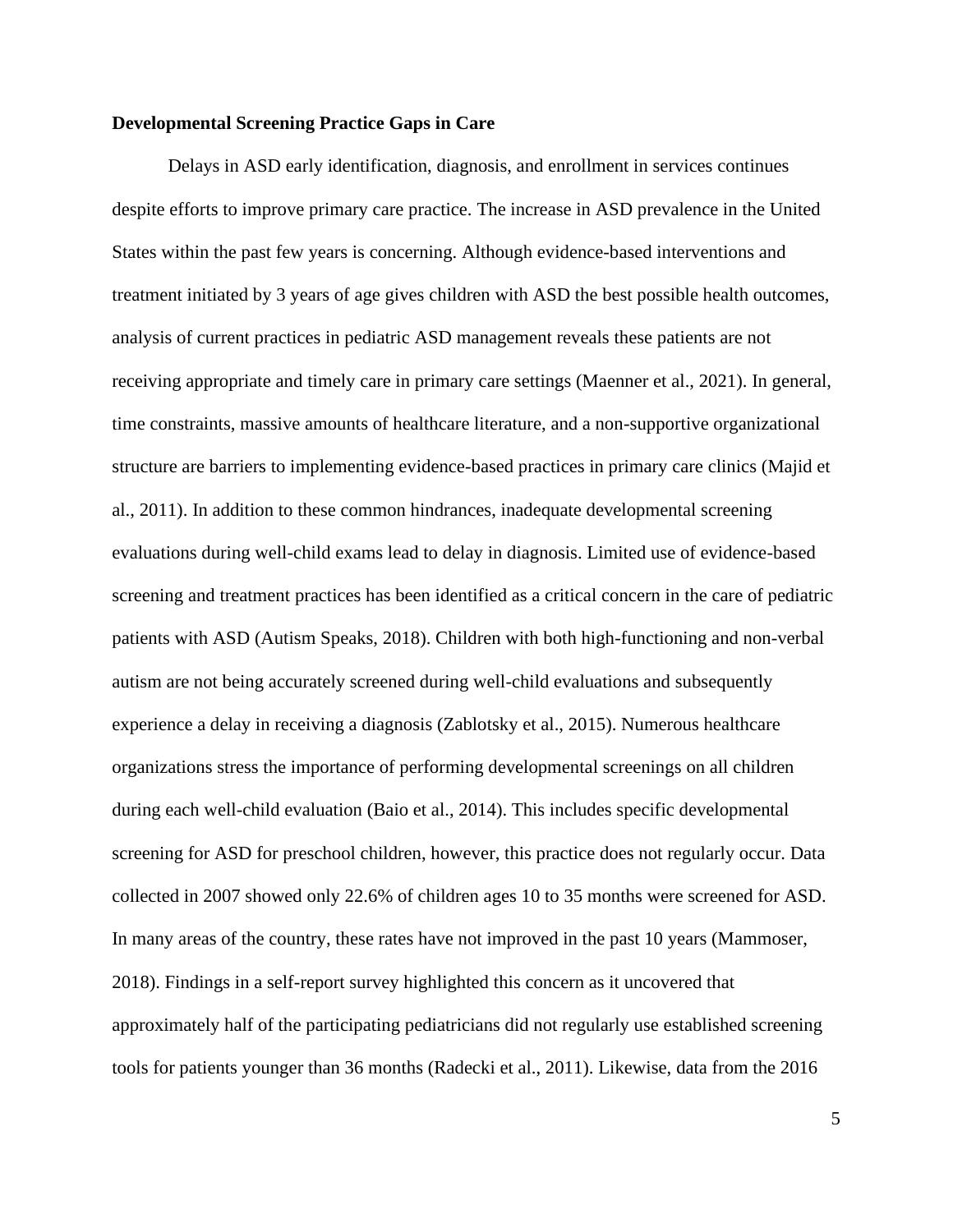National Survey of Children's Health revealed 30.4% of children between the ages of 9 and 35 months were reported by caregivers to have received developmental screening, 37.1% received developmental surveillance, and only 19.2% received both developmental screening and surveillance from a primary care clinician (Hirai et al., 2018). Additionally, the 2020 ADDM survey findings showed that children living in rural areas are at a disadvantage compared to children who live in areas geographically areas close to diagnostic centers and school districts who have increased resources to identify at-risk children (Maenner et al. 2020).

#### **Efficacy of Telehealth**

Telehealth can be used to increase access to care, especially for those living in rural areas (Tariq et al., 2018). The integration of the telehealth format in primary care clinics and via web portal allows for increased access to screening and evaluation for ASD, ultimately contributing to an increase in the quality of life for these patients (Tariq et al., 2018). The use of the telehealth format also contributes to better health outcomes from the earlier implementation of evidencebased care for ASD (Baio et al., 2014). Digital screening tools can be incorporated into a busy practice and can promote earlier detection of ASD in younger children (Schrader et al., 2020).

### *Developmental Screening*

 Developmental surveillance of ASD starts in the primary care clinics. The primary outcome identified was the effectiveness of telehealth methods on developmental surveillance and evaluation of ASD in pediatric patients. The integration of a digital screening tool improved accessibility to earlier care for children at risk for ASD due to more effective screening methods (Campbell et al., 2017). The most common screening tool utilized in diagnosing is the Modified Checklist for Autism in Toddlers, Revised, with Follow-Up (M-CHAT-R/F). The digital M-CHAT-R/F and the feed-forward artificial neural network (fANN) methods had the highest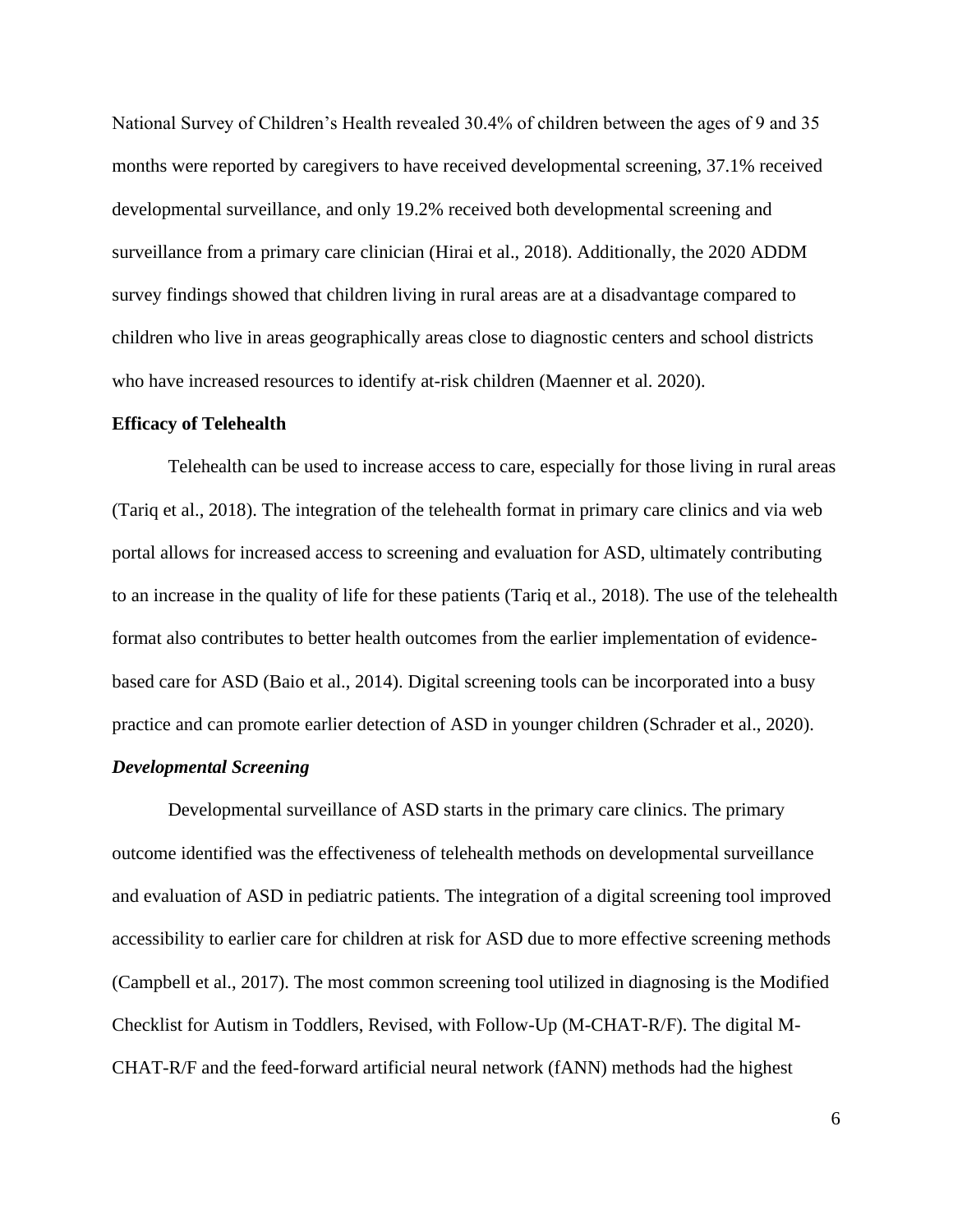success rate in preventing human error and negating the need for intensive follow-up appointments (Acheine et al., 2019). A digital format of the M-CHAT-R/F was successful in increasing surveillance from 25% to 85% in a rural health clinic (Campbell et al., 2017). The digital format of the M-CHAT-R/F and automatic scoring of the results helped healthcare clinicians make necessary referrals with more ease. The digital format also allowed for improved clinician attitudes towards the ASD screening process. The transition to a digital M-CHAT-R/F version led to an improved screening process for ASD which ultimately could facilitate earlier and more accurate diagnoses. The fANN technique is used to understand the relationship between independent and dependent variables in a study. Achenie et al. (2019) found that although the M-CHAT-R/F is commonly used and proven to be effective in screening, the follow-up questions and human scoring were error-prone which can lead to misdiagnosis or delayed diagnosis of ASD. Within this specific study, the 20 M-CHAT-R/F items were inputs, or the independent variables, while the ASD diagnosis after evaluation was the output, or the dependent variables. The fANN machine learning method helps more accurately analyze M-CHAT-R/F results leading to a better prognosis for an ASD diagnosis. With a 99.72% success rate of accurately diagnosing ASD in the total sample, it is evident that the utilization of technology produces faster and more reliable results in comparison to human analysis of the M-CHAT-R/F (Achenie et al., 2019). There is less room for error or missed cues for early diagnosis of ASD. It also offers an unbiased, automated way of scoring the M-CHAT-R/F.

The Ages and Stages Questionnaire,  $3<sup>rd</sup>$  edition (ASQ-3) is another commonly utilized developmental screening tool for diagnosing ASD (Kilmer, 2020). It is used to screen children between the ages of one month and 66 months. This tool is a questionnaire completed by the caregivers that assesses five domains: gross motor, fine motor, communication, problem-solving,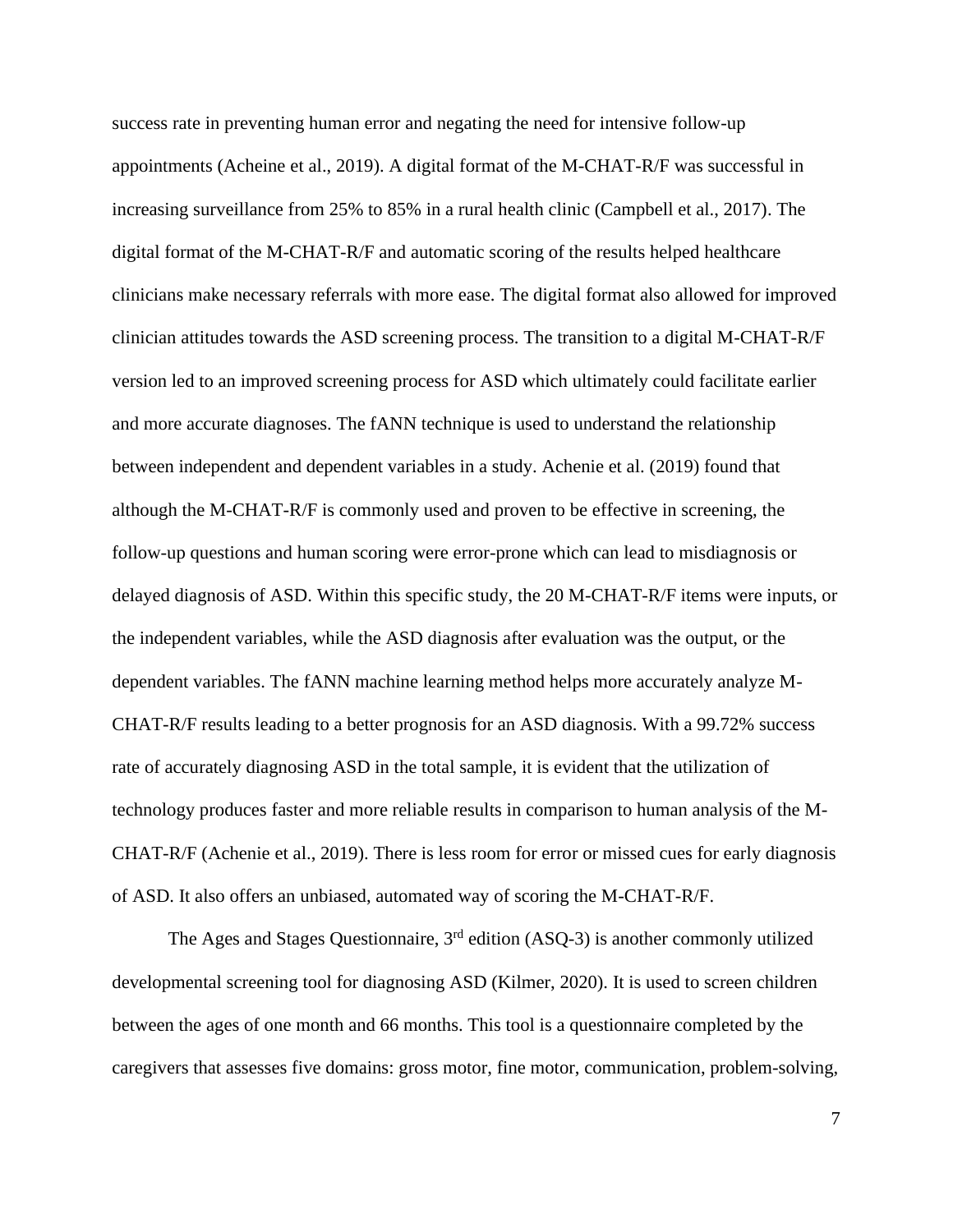and personal-social. This screening tool is popular in various clinics because it yields accurate, valid, and reliable results and is a cost-effective method (Ages and Stages, 2022).

Another method of conducting developmental screening via telehealth is through the implementation of the Smart Early Screening for Autism and Communication Disorders (Smart ESAC) tool. This digital tool begins with a brief 10-question general screen for communication delay, and if positive, is followed by a specific 20-question ASD screening. Following a oneyear quality improvement project, the clinic found a 100% screening rate using the Smart ESAC indicating full integration of the tool in developmental surveillance (Schrader et al. 2020).

### *Telehealth Initiatives*

While the results do not support an increase in diagnosis of ASD at a younger age due to this digital form of screening, it does support an increase in accessibility to care for underserved populations. In the Tariq et al. (2018) article, a mobile web portal was designed that allowed for the submission of home videos by caregivers to be screened and reviewed for ASD by the clinicians at the clinic. The videos were assessed for 30 behavioral features that are common to ASD by 3 blind raters. They measured each feature from eight independent machine learning models. The results indicated that all classifiers had accuracies above 90% in diagnosing ASD in the patients (Tariq et al., 2018). These short home videos provide a quick and more accessible method for initial developmental screening that can prompt further evaluation if needed.

Another parent-administered telehealth assessment that can help improve health outcomes for infants with ASD is the Telehealth Evaluation of Development for Infants (TEDI). The TEDI tool is a two-stage screening process that essentially provides instruction to caregivers on how to administer behavioral cues so patients can be screened and assessed virtually by providers. Two measures of this study were the Autism Observation Scale for Infants (AOSI)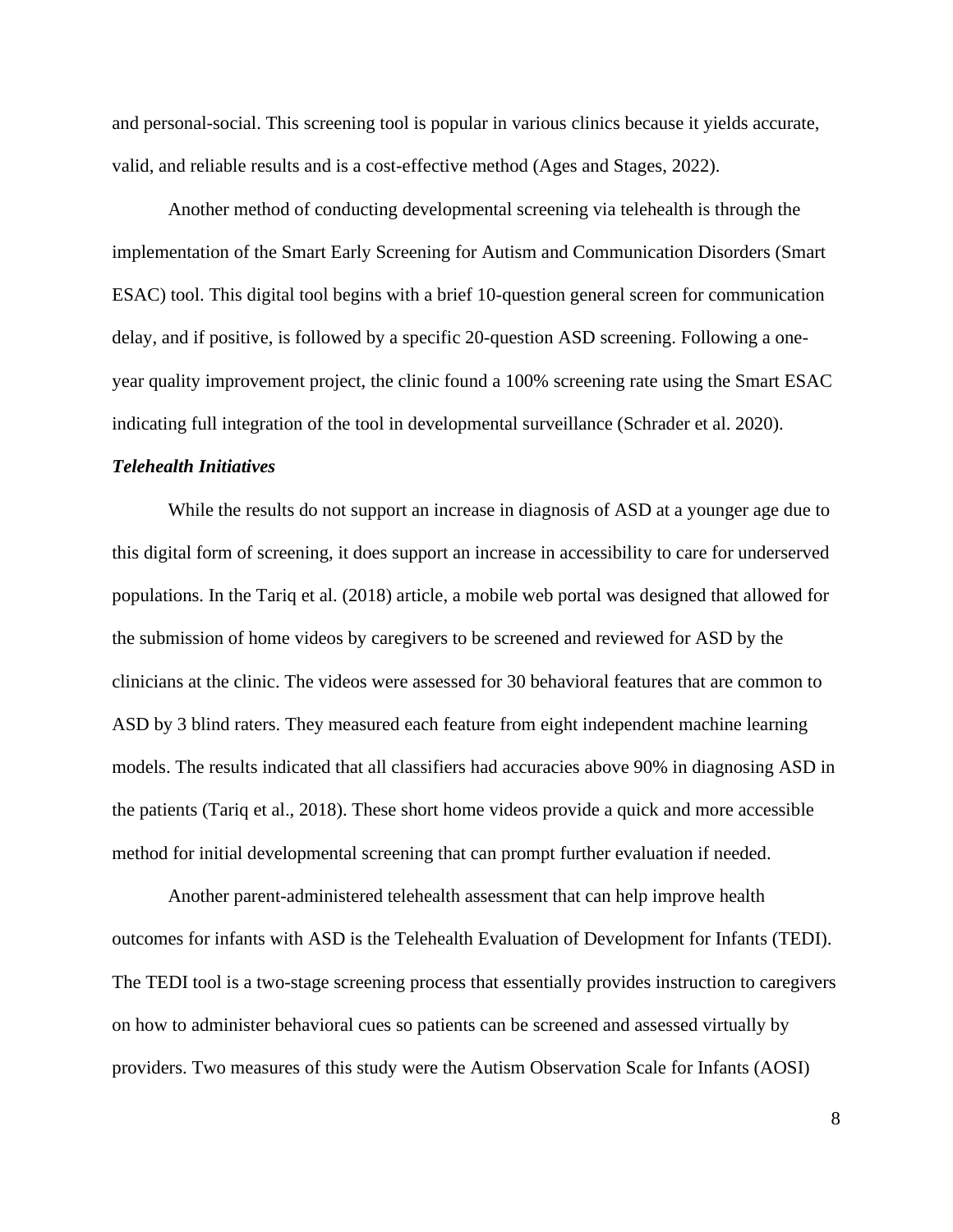and the Early Communication Index (ECI). The reliability of this format was measured by a benchmark criterion of greater than or equal to 0.75, or the excellent range. Both the AOSI and ECI measures were in the good to excellent range indicating appropriate reliability (Talbott et. al., 2020). The use of TEDI in rural communities allows for accessibility and convenience for caregivers and may lead better outcomes due to earlier referral for further evaluations.

### *Quality of Life*

Another outcome identified was the effect telehealth has on the quality of life and care for these patients. Geographical location is one of the most common health disparities in our healthcare system as patients in rural communities are at a disadvantage when it comes to early screening for ASD due to lack of infrastructure in the area (Talbott et al. 2020). Also, some patients and their families may drive several miles for a wellness checkup where typical screening is usually performed, leading to higher percentages of missed appointments. Telehealth may be successful in reducing attrition and patients lost to follow-up by improving access to well-child visits, thus enhancing the care provided to and quality of life experienced by the caregivers and the child

#### *Hindrances of Telehealth Use*

It is important to note that technology is not immune to errors and problems may arise. Patients who live in remote areas may have connectivity issues that could impede the screening process for the healthcare professional (Talbott et al., 2020). Certain rural clinics might also not have the means to afford transitioning to a telehealth format for developmental screening (Talbott et al., 2020). Another method for preventing connectivity issues from arising is encouraging the parent or guardian to determine a location that provides good connection prior to the telemedicine appointments.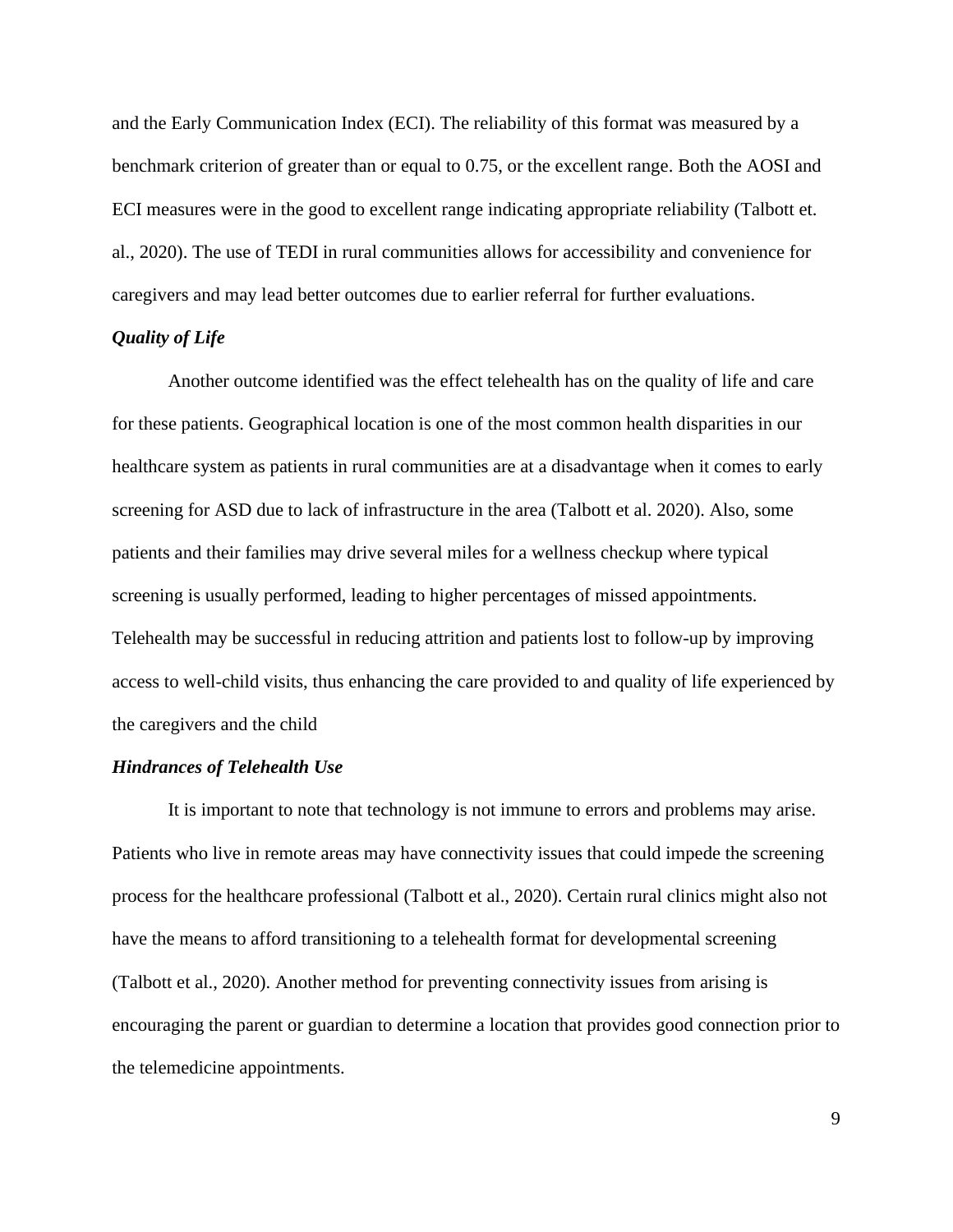#### *Telehealth Patient Satisfaction Survey*

A cross-sectional study design investigated the validity and reliability of the telehealth patient satisfaction survey (TPSS) used in this project. The TPSS was found generalizable across all clinic settings and proved to be a valid and reliable tool to assess telehealth constructs of assurance, empathy, reliability, responsiveness, and usability (Lin et al., 2021). Three factors were for analyzed for internal consistency: Perceived Quality of Service ( $\alpha$  = 0.93), Telehealth Satisfaction ( $\alpha$  = 0.83), and Admission Process ( $\alpha$  = 0.67). Conceptual and operational definitions are subsequently detailed in this paper.

### *ASD in Arkansas*

Arkansas continually ranks last in pediatric autism diagnosis and early intervention initiation in the states that are tracked by the CDC. The latest Autism and Developmental Disorders Monitoring Network (ADDM) 2020 report states that one in 44 children age 8 years who live in Arkansas have been diagnosed with ASD (Maenner et al., 2021). White children are 1.6 times more likely to be diagnosed with ASD than Hispanic children who live in Arkansas. The ethnic breakdown of 8-year-old children identified with ASD in Arkansas is as follows: White: 64%, Black: 26%, Hispanic: 10%, Asian or Pacific Islander: 1%, and Other: 1%. Of note, 65% of children with ASD in Arkansas have an Intelligence Quota score  $\leq 85$ , which can lead to further delay in identification as behavior may be attributed to a misunderstanding about culture instead of ASD.

There are only two places in Arkansas that conduct developmental evaluations, and both have extensive waiting times for the appointments, leading to further delay in diagnosis and enrollment in early intervention. Only half of the children with ASD were identified by age 56 months (Maenner et al, 2021). Also, PCPs in NWA report that the COVID pandemic and travel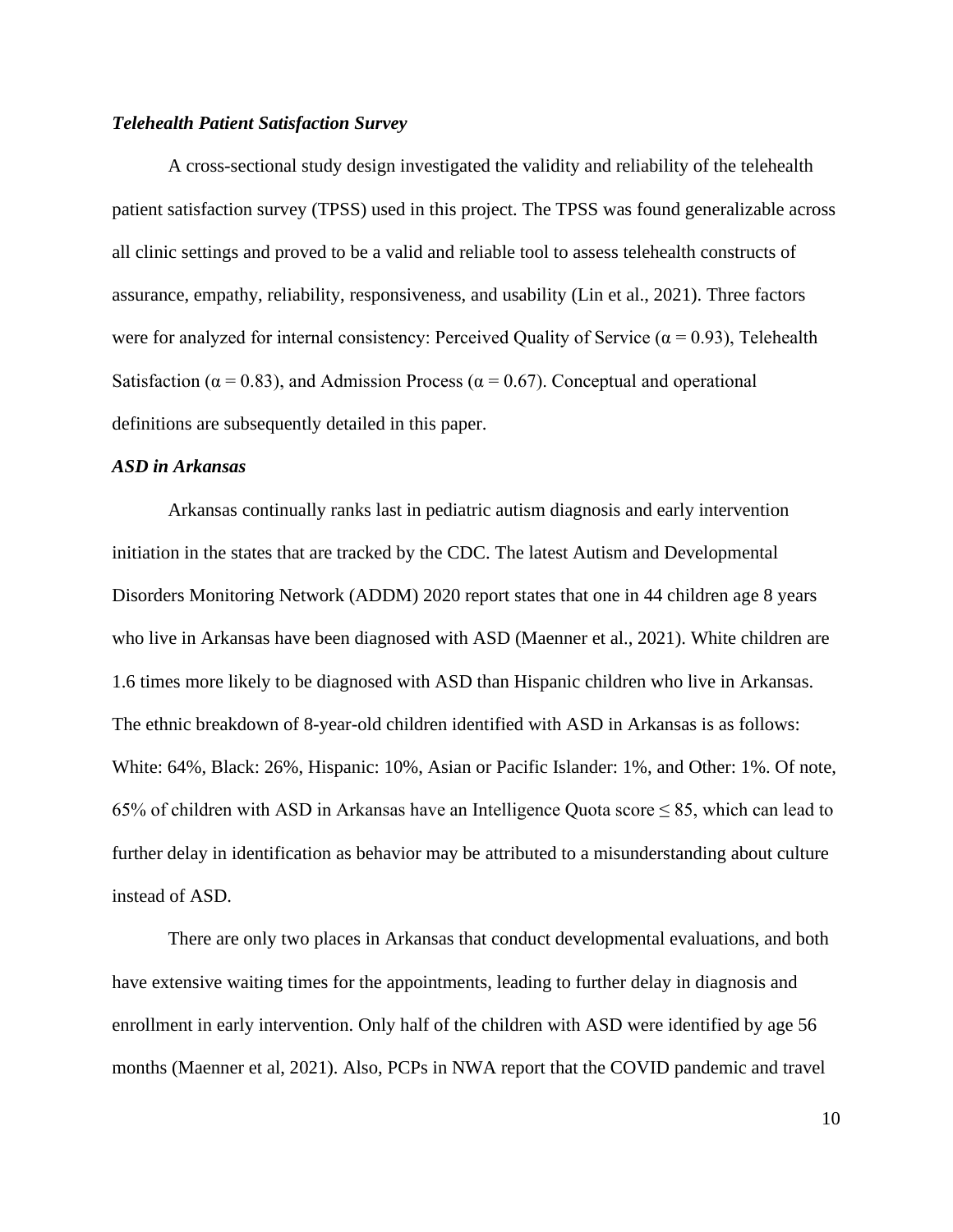limitations for family members reduced attendance for well-child visits, thus further delaying indepth developmental evaluations for children who live in communities in and surrounding NWA. Specific recommendations provided in the 2020 ADDM report for Arkansas include providing services and support to families who have a child with ASD, addressing disparities that exist for minority populations, and enhancing efforts for early and equitable identification of ASD and timely enrollment in services. The report specifically states that "sustained efforts are needed to reduce disparities and identify individuals in Arkansas with ASD as early as possible in order to provide support" (Maenner et al., 2021).

### **Problem Statement**

The problem statement for this study is that children living in Arkansas are not being identified and diagnosed with ASD by age 2 years. Many children are not being appropriately screened during their well-child evaluations due to time constraints and individual provider practice.

#### **Purpose Statement**

The purpose of this study is to examine parental satisfaction of a telehealth program aimed to improve identification and diagnosis of pediatric ASD in northwest Arkansas. Caregivers referred to the Access for Autism clinic (A4A) will receive a satisfaction survey regarding the telehealth practices the clinic employs. This information will be essential in determining best practice for the clinic moving forward.

#### **PICOT Question**

In caregivers with children at risk for ASD or DD, how do telehealth initiatives, compared to traditional in-person assessments, affect satisfaction of perceived care within 3 months?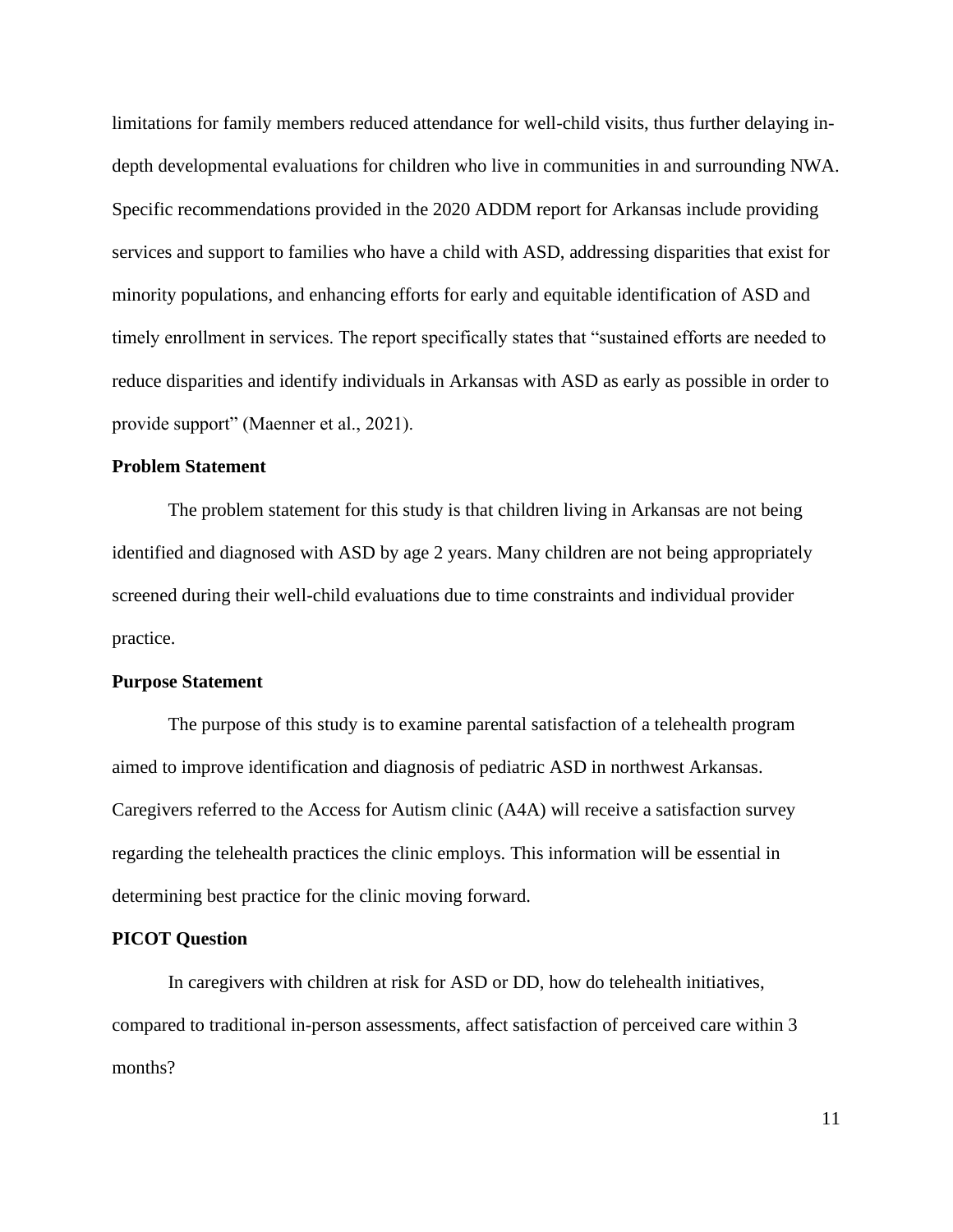# **Methodology**

## **Research Design**

This Honors project utilized an exploratory research design. The project was designed to investigate caregivers' satisfaction with telehealth initiatives used by the Access for Autism clinic. Implementation commenced following the university's Internal Review Board approval, obtained in March 2022.

### *Conceptual definitions*

The following conceptual definitions were used for this study:

- Assurance is defined by the knowledge and courtesy of staff and their ability to inspire trust and confidence.
- Empathy is defined by the caring, individualized attention the organization provides to its patients.
- Reliability is defined by the ability to perform the promised service dependably and accurately.
- Responsiveness is defined by the willingness to help patients and provide prompt service.
- Usability is defined by the technology acceptance model and is related to the perceived usefulness and perceived ease of use.
- Patient satisfaction is determined through questions about overall experience, as well as future service use intention and word of mouth recommendation (Lin et al., 2022).

# *Operational definitions*

The following operational definitions were used for this study.

• Assurance is operationally defined by a 5-point Likert scale and measures the user's understandability of the plan of care and home care instructions, and the kindness of the staff.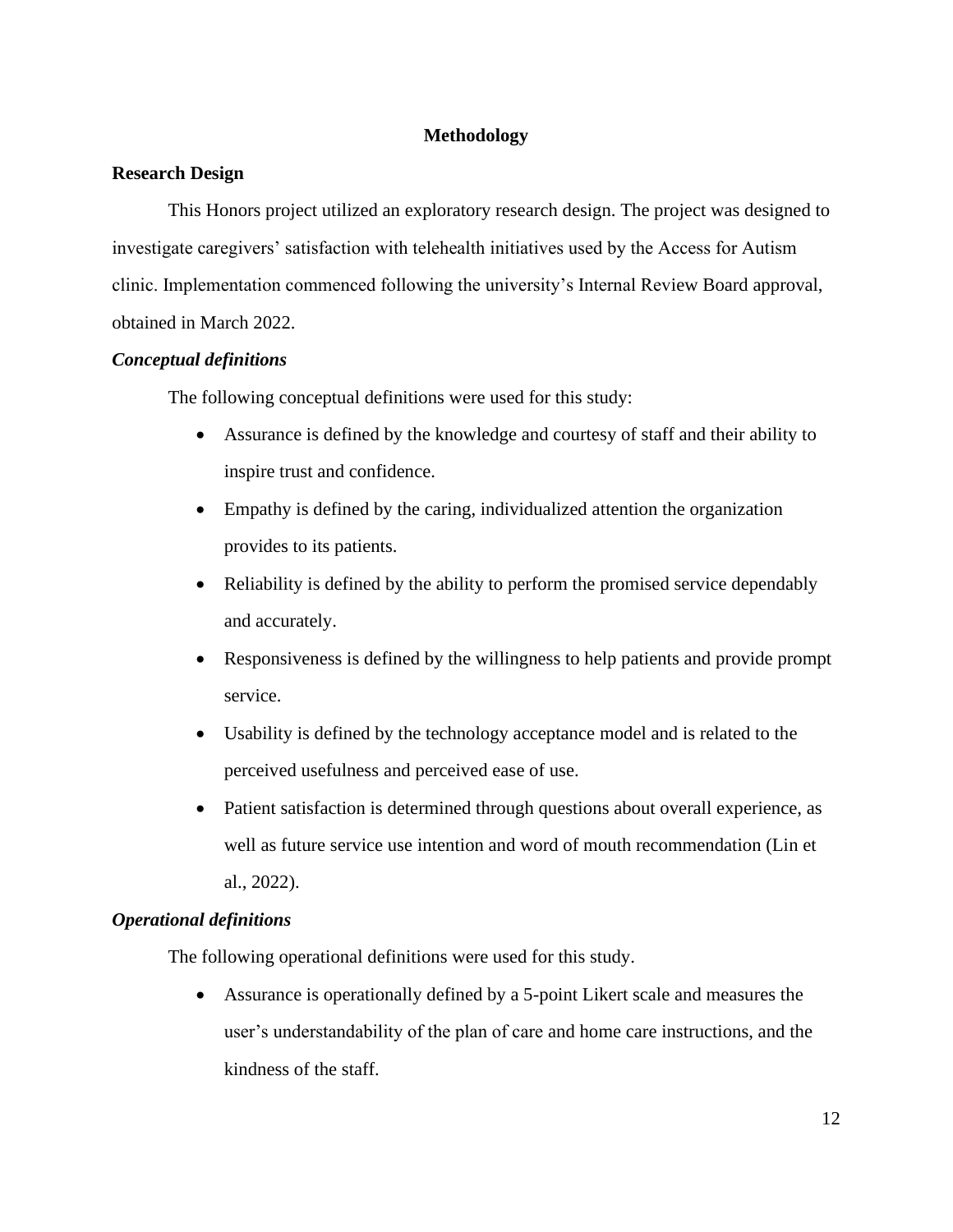- Empathy is operationally defined by a 5-point Likert scale and measures the ease of scheduling an appointment, inclusiveness in the health care decisions, and importance of the child's care to the staff.
- Reliability is operationally defined by a 5-point Likert scale and measures the provider's ability to diagnose and treat problems and comparison of the level of care received in an in-person visit versus a telemedicine appointment.
- Responsiveness is operationally defined by a 5-point Likert scale and measures the wait times of the user and promptness of attending to the child's needs.
- Usability is operationally defined by a 5-point Likert scale and measures the happiness of the check-in process, the satisfaction of the video connection quality, and overall access to health care services via telehealth.
- Patient satisfaction is operationally defined by a 5-point Likert scale and measures the user's overall experience with Access for Autism telehealth, use of video visits for future appointments, and recommendation of the Access for Autism Clinic to others.

### **Sample**

The sample population included parents, caregivers, or guardians (henceforth caregiver) of children aged 18 months to 18 years who are enrolled in the A4A clinic. The convenience sampling method was used as only caregivers who attend the A4A clinic were invited to participate in the survey. Inclusion criteria for this study includes caregivers whose child has been enrolled in the A4A clinic for more than two months and who speak English, as the survey has not been analyzed for validity or reliability in other languages. Caregivers who were referred to the A4A clinic less than two months were excluded from the project as it is likely they have not attended more than one visit. Because the results of the study are broadly applicable to different situations, it indicates the study is generalizable.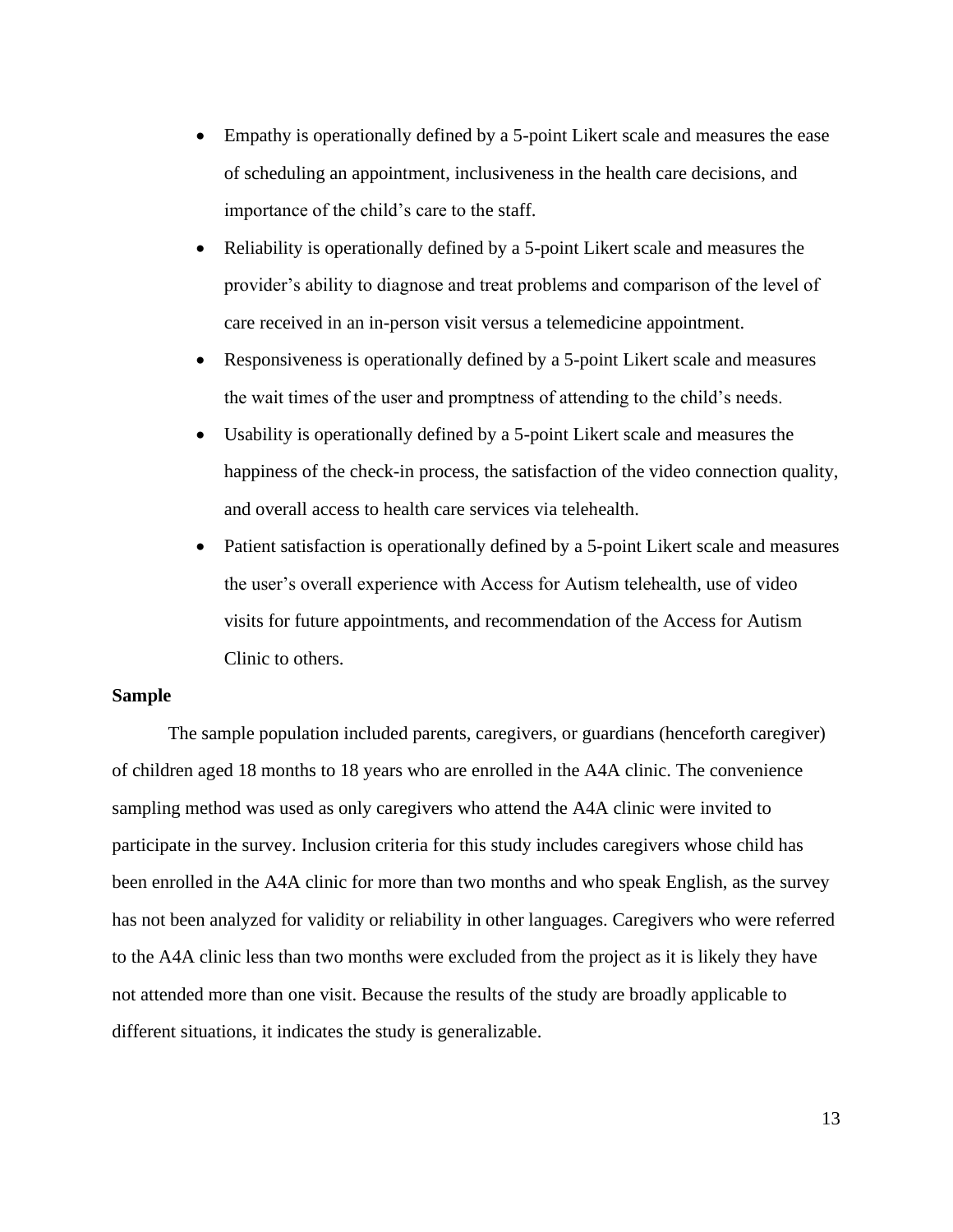#### **Human Subjects**

The survey was submitted to the IRB for review and received approval in March 2022. Patient confidentiality and anonymity were maintained throughout the entire data collection process because the study was developed without using participant identifiers in the questions and was sent to participants through an anonymous link via the university's Qualtrics online software system. The results of the survey did not display any identifying information from the participant and further contributed to the anonymous aspect of the survey.

#### **Data Collection**

A 13-question survey administered through the University of Arkansas Qualtrics survey system was used to collect data for this study. The survey contains six constructs in mind: assurance, empathy, reliability, responsiveness, usability, and patient satisfaction and uses a fivepoint Likert scale to rank different statements related to these constructs. The ranking scale was labeled as 1 being strongly disagree, 2 being disagree, 3 being neither agree nor disagree, 4 being agree, and 5 being strongly agree. The last six questions utilized a multiple choice and select all that apply format to address barriers, demographics, and information about the devices used for the appointment. Participants received a link to the survey via email on March 27, 2022. Approximately 15 surveys were sent to caregivers who met the inclusion criteria. The survey closed on April 4, 2022.

#### **Data Analysis**

Descriptive statistics were used to assess the six survey constructs as inferential statistics would not be appropriate on a sample of 12 participants. The values noted in the results are the mean and standard deviation of each survey question.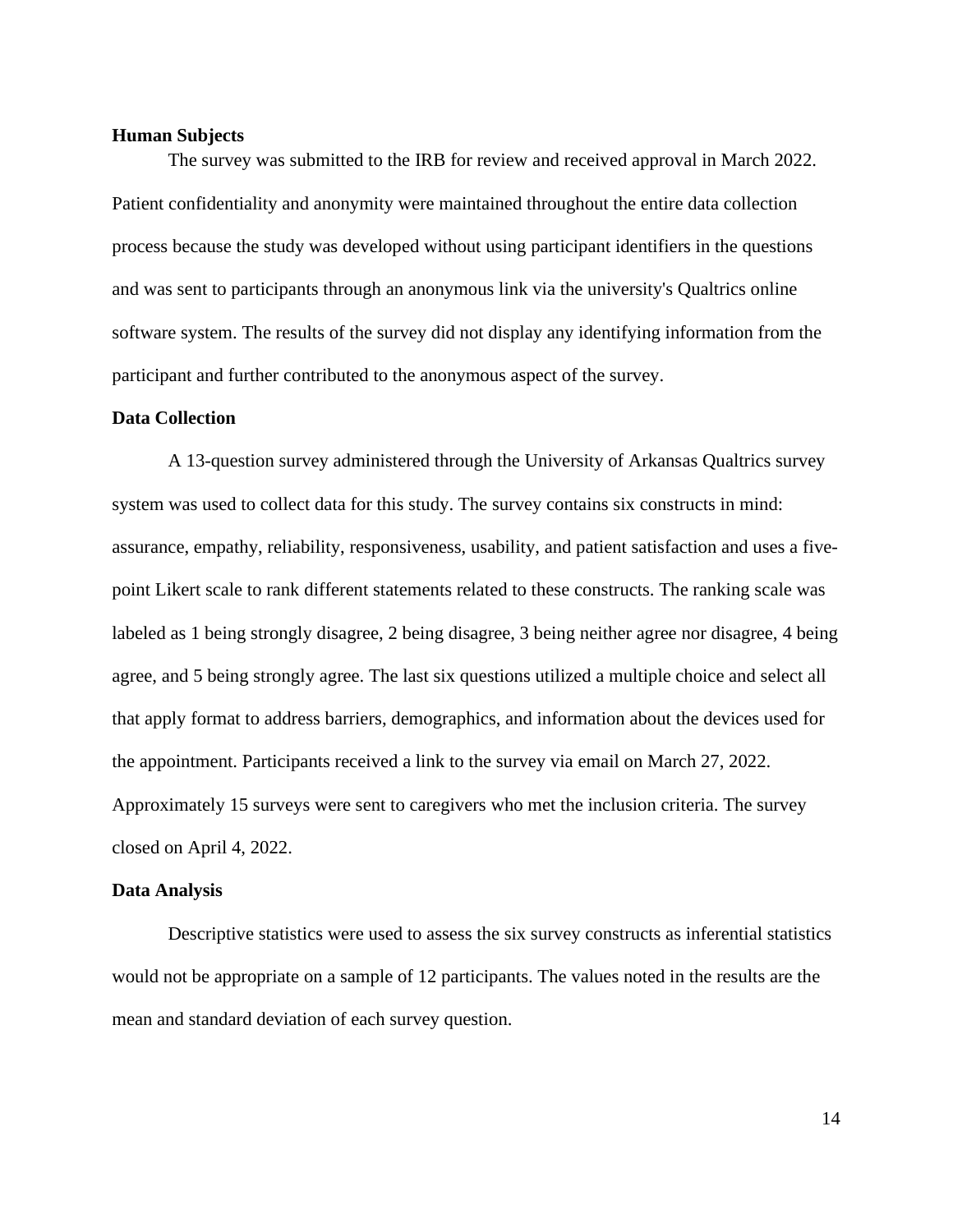#### **Results**

### **Sample characteristics**

This sample includes 12 caregivers of children identified at-risk for ASD or DD who have been referred to the Access for Autism clinic at the University of Arkansas. The six constructs evaluated were assurance, empathy, reliability, responsiveness, usability, and patient satisfaction. The questions utilized a 5-point Likert scale which causes the mean values shown in Table 1 to range from 0.00-5.00. As shown in Figure 2, the assurance construct did not have a standard deviation value greater than 1.00 for any of the three questions, indicating that this component was like well-structured in the study. As shown in Figure 3, there was one question related to scheduling that had a standard deviation value of 1.25, indicating a wide variance in the values recorded. As shown in Figure 4, the reliability construct seems to be well-structured based on the values recorded. As shown in Figure 6, the responsiveness construct had standard deviation values greater than 1.50 for both questions, indicating this component needs improvements for future studies. As shown in Figures 7 and 8, the standard deviation values for the usability and patient satisfaction constructs were deemed appropriate by the participants. Approximately 40% of participants of this survey indicated that the level of care received at the telehealth appointment was equal to the care received in the in-person appointment, as shown in Figure 5.

| Statistics Table for Six Constructs of Patient Surve |      |           |  |  |  |  |
|------------------------------------------------------|------|-----------|--|--|--|--|
| Variable                                             | Mean | Std. Dev. |  |  |  |  |
| Assurance                                            |      |           |  |  |  |  |
| Question 1                                           | 4.80 | 0.40      |  |  |  |  |
| Question 2                                           | 4.20 | 0.98      |  |  |  |  |
| Question 3                                           | 5.00 | 0.00      |  |  |  |  |
| Empathy                                              |      |           |  |  |  |  |
| Question 1                                           | 4.50 | 1.12      |  |  |  |  |
| Question 2                                           | 4.60 | 0.80      |  |  |  |  |

**Table 1** *Statistics Table for Six Constructs of Patient Survey*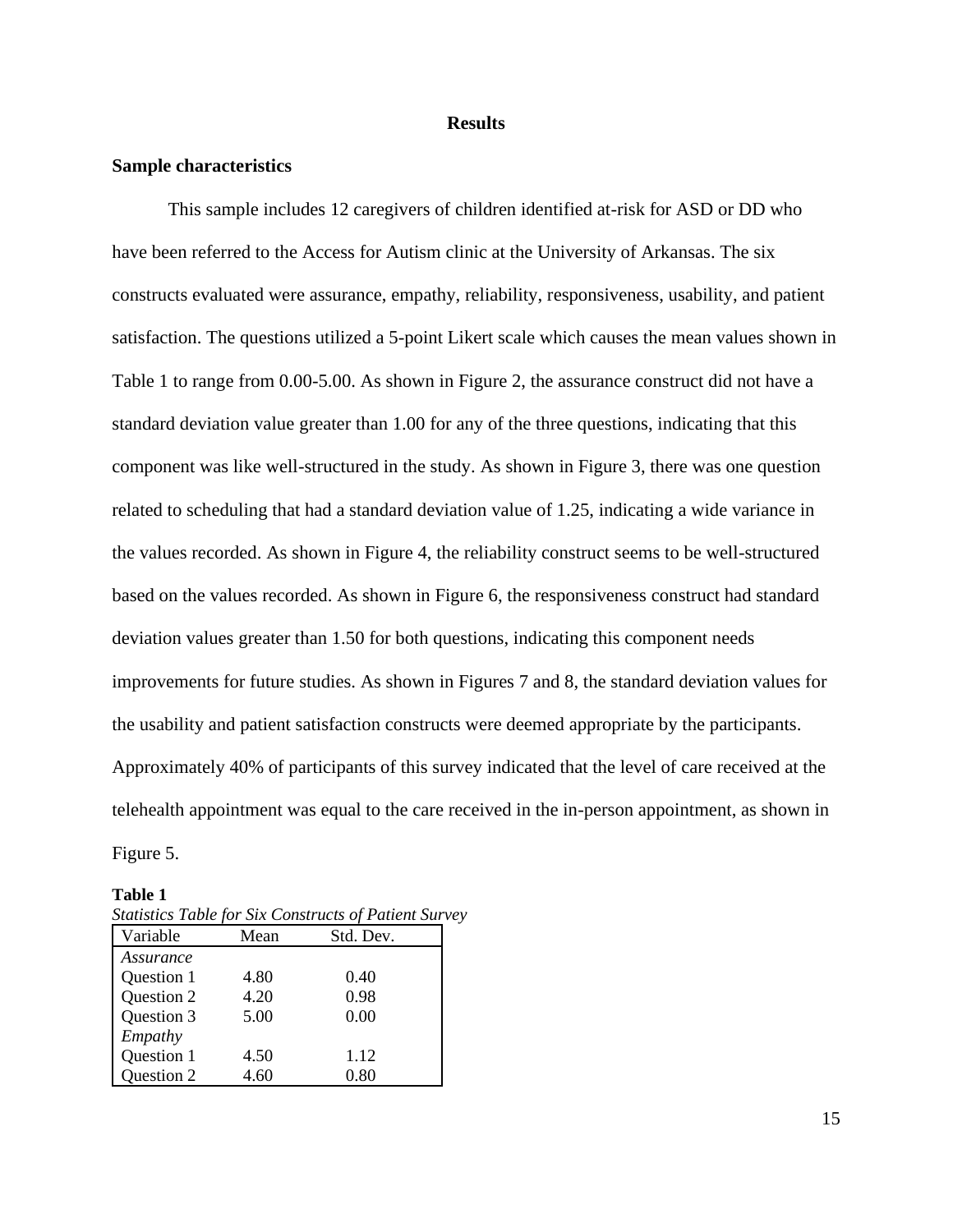| Question 3                  | 4.60 | 0.80 |  |
|-----------------------------|------|------|--|
| Reliability                 |      |      |  |
| Question 1                  | 4.40 | 0.80 |  |
| Responsiveness              |      |      |  |
| Question 1                  | 3.80 | 1.60 |  |
| Question 2                  | 4.00 | 1.26 |  |
| Usability                   |      |      |  |
| Question 1                  | 5.00 | 0.00 |  |
| Question 2                  | 5.00 | 0.00 |  |
| Question 3                  | 4.25 | 0.83 |  |
| <b>Patient Satisfaction</b> |      |      |  |
| Question 1                  | 5.00 | 0.00 |  |
| Question 2                  | 4.00 | 1.22 |  |
| Question 3                  | 5.00 | 0.00 |  |

*Statistics Table for Assurance Construct*

| # | Field                                                                                       | Minimum | Maximum | Mean | Std<br>Deviation | Variance |
|---|---------------------------------------------------------------------------------------------|---------|---------|------|------------------|----------|
|   | I understand the plan of<br>care, which includes why<br>tests and procedures are<br>needed. | 4.00    | 5.00    | 4.80 | 0.40             | 0.16     |
| 2 | I was given home care<br>instructions and able to to<br>ask questions.                      | 3.00    | 5.00    | 4.20 | 0.98             | 0.96     |
| 3 | The staff was polite and<br>kind.                                                           | 5.00    | 5.00    | 5.00 | 0.00             | 0.00     |
|   |                                                                                             |         |         |      |                  |          |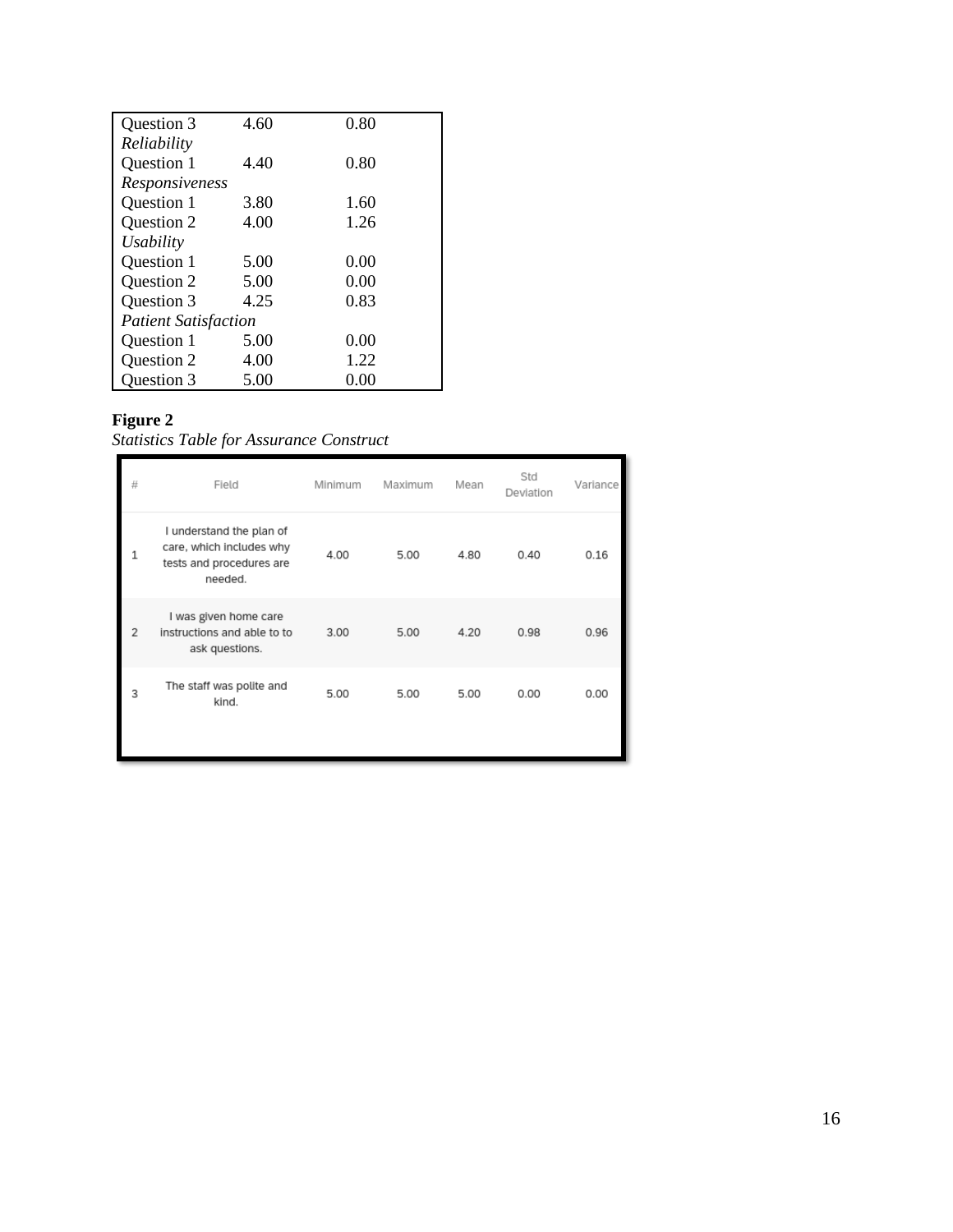| # | Field                                                                  | Minimum | Maximum | Mean | Std<br>Deviation | Variance |
|---|------------------------------------------------------------------------|---------|---------|------|------------------|----------|
| 1 | It was easy to schedule<br>my appointment.                             | 2.00    | 5.00    | 4.50 | 1.12             | 1.25     |
| 2 | I feel that I was included<br>in the health care<br>decisions.         | 3.00    | 5.00    | 4.60 | 0.80             | 0.64     |
| 3 | I know my care and/or my<br>child's care is important<br>to the staff. | 3.00    | 5.00    | 4.60 | 0.80             | 0.64     |

# **Figure 4**

# *Statistics Table for Reliability Construct*

| # | Field                                                                                     | Minimum | Maximum | Mean | Std<br>Deviation | Variance |
|---|-------------------------------------------------------------------------------------------|---------|---------|------|------------------|----------|
|   | The provider was able to<br>diagnose problems and<br>treat my or my child's<br>condition. | 3.00    | 5.00    | 4.40 | 0.80             | 0.64     |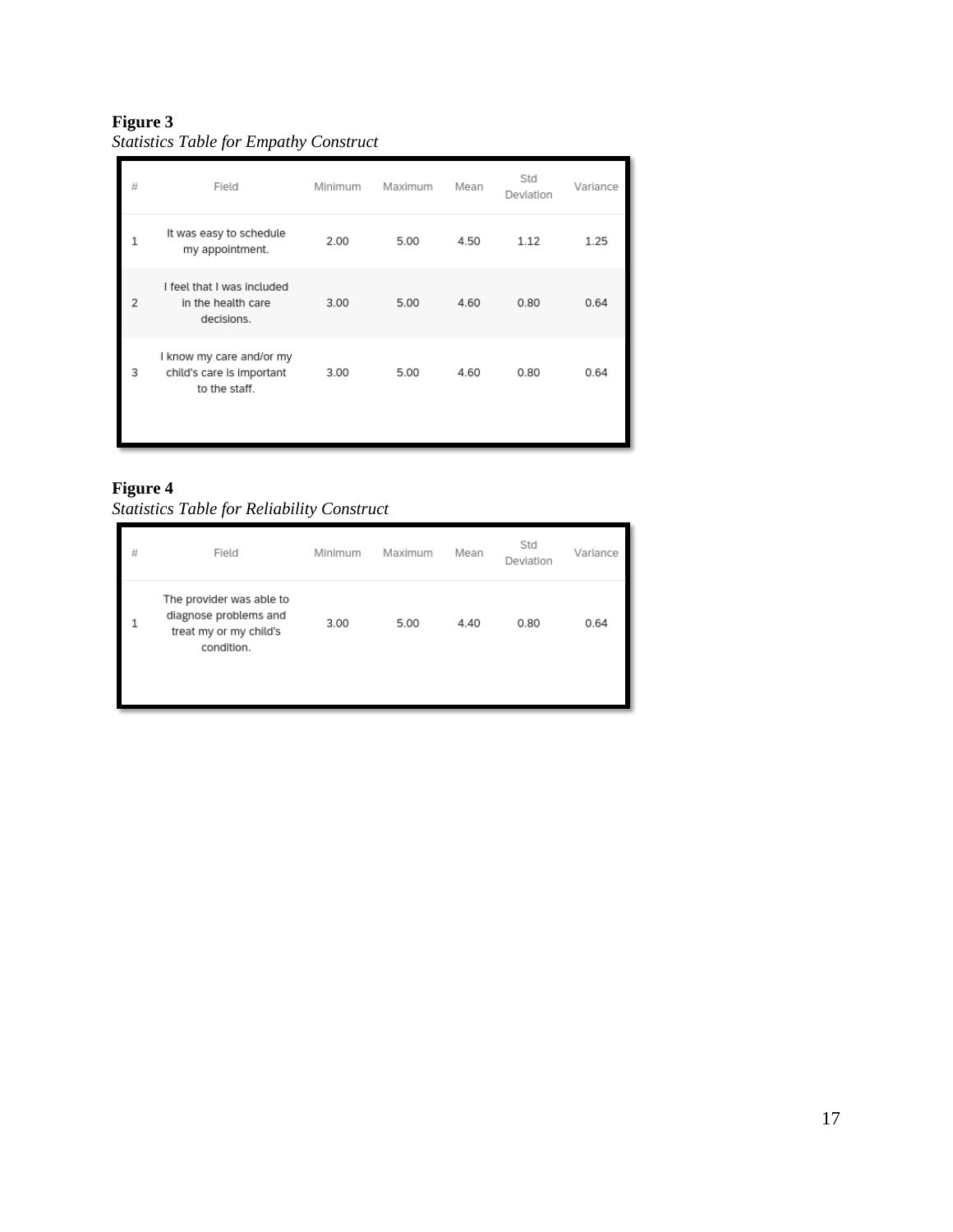

*Comparison of level of care received during an in-person visit and telemedicine appointment*

### **Figure 6**

*Statistics Table for Responsiveness Construct* 

| Field                                                                                    | Minimum | Maximum | Mean | Std<br>Deviation | Variance |
|------------------------------------------------------------------------------------------|---------|---------|------|------------------|----------|
| If I had a long wait time, I<br>was kept informed of<br>those delays during my<br>visit. | 1.00    | 5.00    | 3.80 | 1.60             | 2.56     |
| My or my child's needs<br>were met promptly.                                             | 2.00    | 5.00    | 4.00 | 1.26             | 1.60     |
|                                                                                          |         |         |      |                  |          |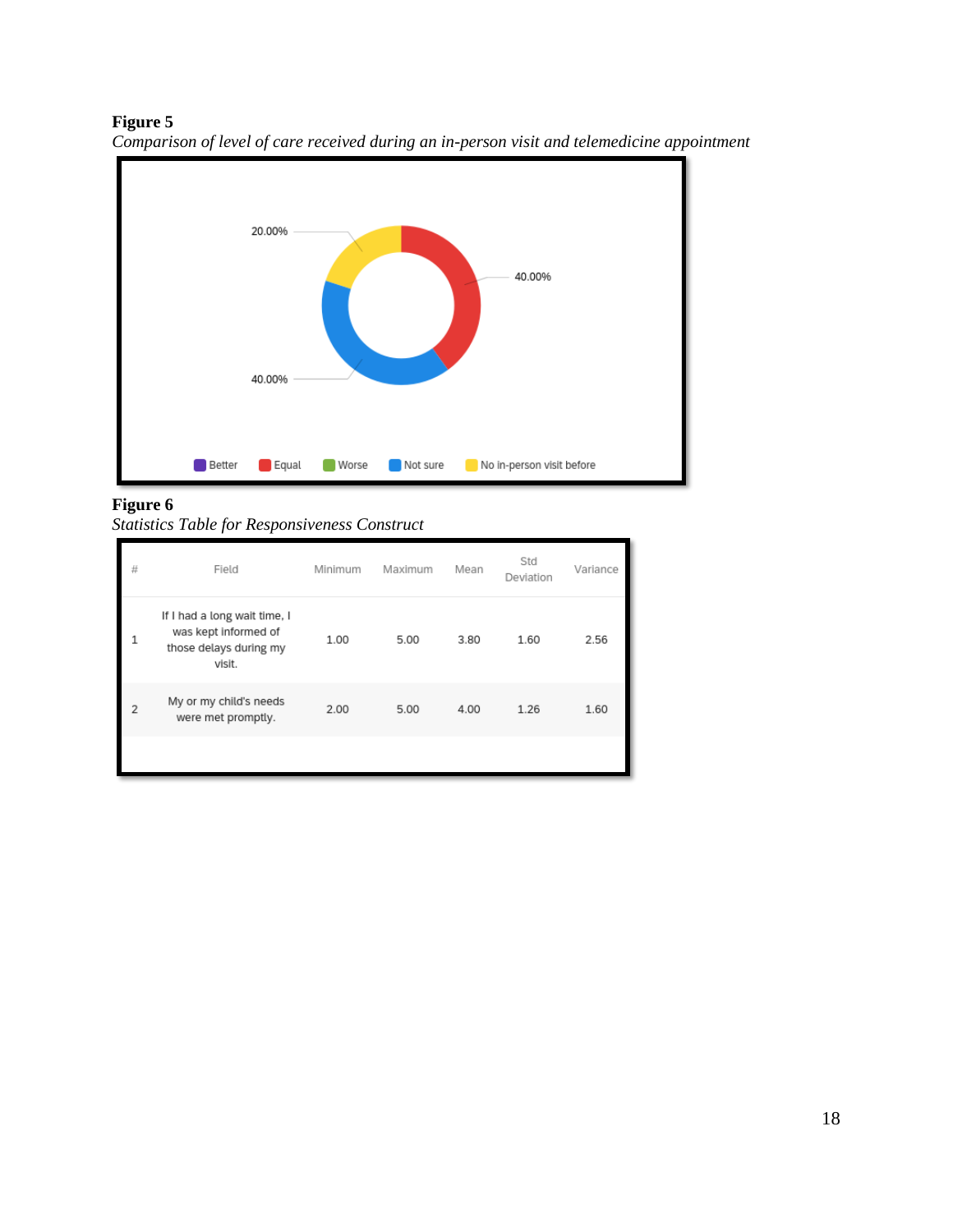|  | <b>Statistics Table for Usability Construct</b> |  |  |
|--|-------------------------------------------------|--|--|
|--|-------------------------------------------------|--|--|

| # | Field                                                                               | Minimum | Maximum | Mean | Std<br>Deviation | Variance |
|---|-------------------------------------------------------------------------------------|---------|---------|------|------------------|----------|
| 1 | I was happy with the<br>check-in process for my<br>appointment.                     | 5.00    | 5.00    | 5.00 | 0.00             | 0.00     |
| 2 | I was satisfied with the<br>quality of the video<br>connection during the<br>visit. | 5.00    | 5.00    | 5.00 | 0.00             | 0.00     |
| 3 | Telehealth improves my<br>access to health care<br>services.                        | 3.00    | 5.00    | 4.25 | 0.83             | 0.69     |

### **Figure 8**

*Statistics Table for Patient Satisfaction Construct*

| #              | Field                                                                                      | Minimum | Maximum | Mean | Std<br>Deviation | Variance |
|----------------|--------------------------------------------------------------------------------------------|---------|---------|------|------------------|----------|
|                | My overall experience<br>with Access for Autism<br>telehealth was good.                    | 5.00    | 5.00    | 5.00 | 0.00             | 0.00     |
| $\overline{2}$ | If given the option, I<br>would use video visits for<br>future appointments.               | 2.00    | 5.00    | 4.00 | 1.22             | 1.50     |
| 3              | Overall, my needs were<br>met. I would recommend<br>others to Access for<br>Autism Clinic. | 5.00    | 5.00    | 5.00 | 0.00             | 0.00     |

# **Discussion**

This study was conducted to determine how telehealth being utilized as an effective alternative to developmental screening of ASD affects parent satisfaction. The survey administered in this study aimed to study six different constructs that contributed to understanding the overall satisfaction of telehealth use for the participant. Based on the results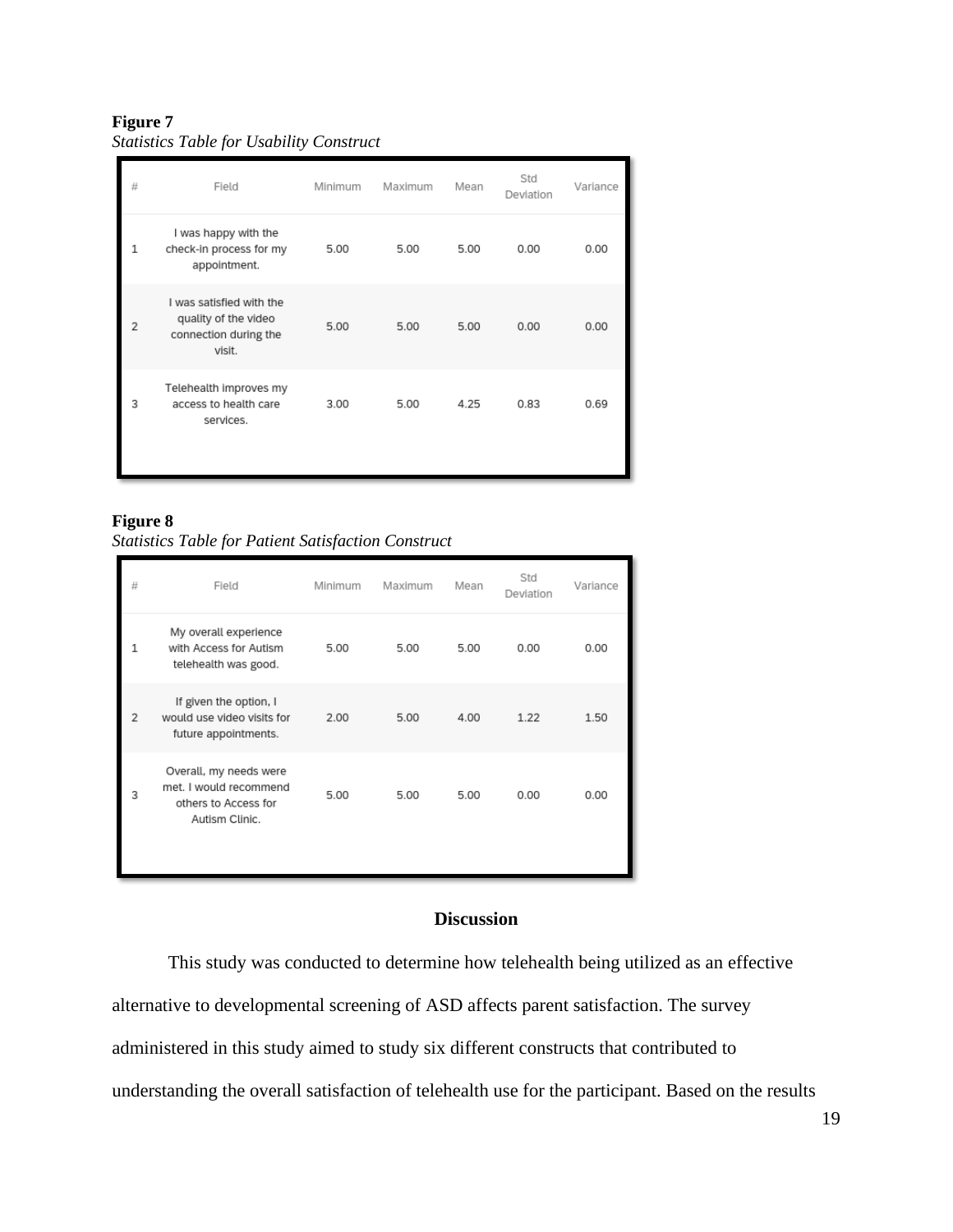provided from the survey, the telehealth initiatives of this study appear to be mostly successful. The responsiveness construct provided results that indicated a need for improvements in future research. The standard deviation values were both greater than 1.60 indicating that more participants disagreed rather than agreed with the questions in this section and gave a score of 1 or 2 for the questions. Responding to caregivers in an appropriate time frame is clearly an important factor to remember when conducting clinical research. However, with wait times for appointments, it might be appropriate to ask about the caregivers' expectations related to these wait times. This can help health care providers be more reassuring towards the caregivers and be honest with them from the start about how long they believe the wait time might be. Within the empathy construct, the question related to scheduling appointments also had a wide standard deviation value indicating a need for improvement. This is a factor that can be solved by further researching what barriers exist that make scheduling these appointments more difficult. The usability construct had three questions with standard deviation values that ranged from 0.00-0.69 between the three questions. This finding indicates that the usability of telehealth certainly satisfies caregivers to some degree and can be utilized in the future for developmental and ASD screening practices.

#### **Limitations**

While there were several factors that contributed to the success of this study, there were still limitations that could be improved upon, particularly related to the sample population. This study needs a large sample to more accurately reflect how telehealth affects parent satisfaction. Within this study, there were size and language limitations as well as other inclusion criteria that limited who could participate. The sample population was limited significantly to 15 participants out of the 40+ participants in the A4A program. Participants were invited to take the survey if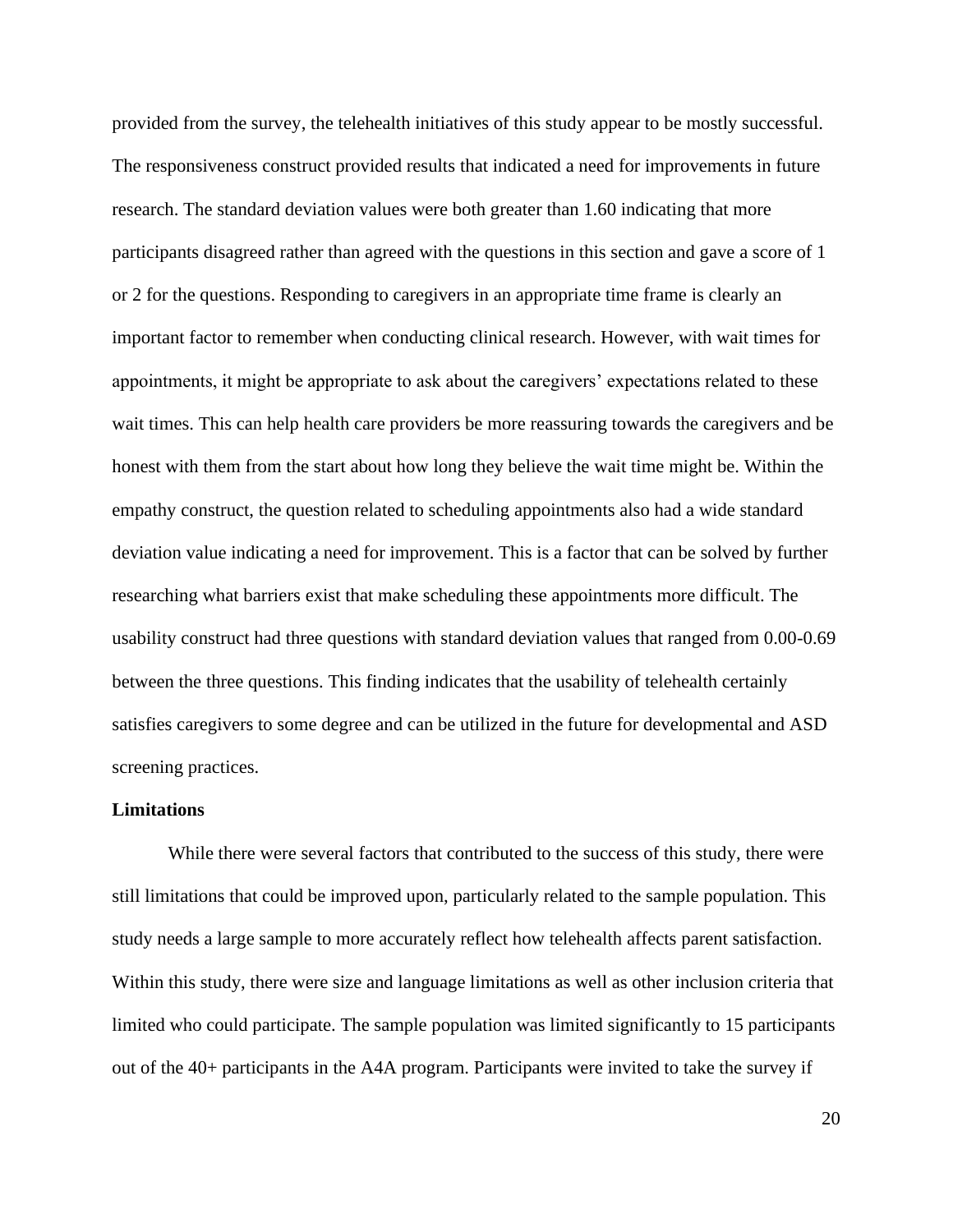they spoke English, had been in the program for more than three months, and had attended both an in-person and telehealth appointment.

#### **Implications**

The findings of this study allow for earlier diagnosis of ASD which leads to earlier implementation of interventions for these young children. As shown in Figure 5, the participants of the survey felt that telehealth appointments are equal to in-person appointments in regard to the level of care received for this child, which means that overall caregivers seemed to be satisfied with this method of developmental screening. This finding highlights that telehealth can continue to be used in the future to screen for ASD without compromising the quality of care given. This study's findings also help to break down barriers to accessing health care for young children. Low socioeconomic status is often a barrier to health care access and is often equated with having internet or smartphone issues. However, this study included participants from various socioeconomic statuses and access to the technology for video visits was not a problem that arose.

#### **Recommendations**

While this study included well-structured components, future changes can aide in improving how this study is conducted and provide more accurate results. The most important recommendation is to follow-up the survey with a larger sample size to obtain more precise results that allow for a greater understanding of the satisfaction level of the caregivers. It would also be appropriate to translate the survey into Spanish and Marshallese as patients who speak these languages are also part of the A4A program. Including participants in the survey from different racial backgrounds allows for more accurate results and can help determine trends that might exist between different ethnicities. Another recommendation would be to further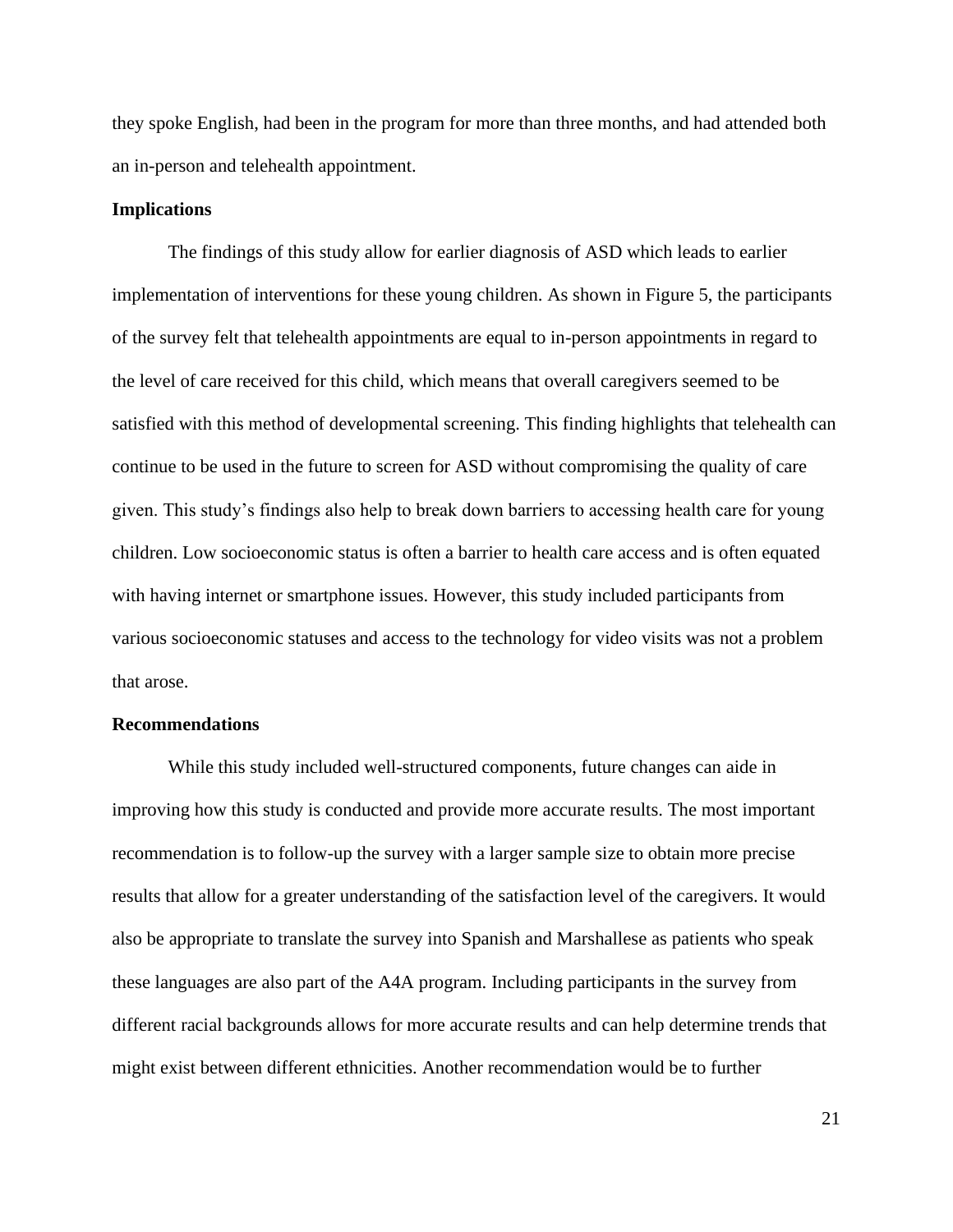investigate the responsiveness construct which had the greatest variance of the six. It might be beneficial to determine the caregivers' expectations about wait times prior to completing the survey which can guide how to be more responsive to these caregivers.

### **Conclusion**

This study aimed to discover how developmental screening in ASD patients via telehealth appointments affects parent satisfaction levels. By utilizing the patient satisfaction survey, it was determined that a majority of the caregivers believed the level of care received in telehealth appointments was equal to the care received in an in-person appointment. This finding supports the idea that telehealth integration in developmental screening practices is vital to providing care at an early age to aid with developmental delays. By further investigating problems or hesitations that caregivers might have with the telehealth format, health care providers are able to appropriately provide solutions that prompt a sense of ease. Telehealth helps to break down barriers to accessing and implementing interventions for these young children who have developmental delays.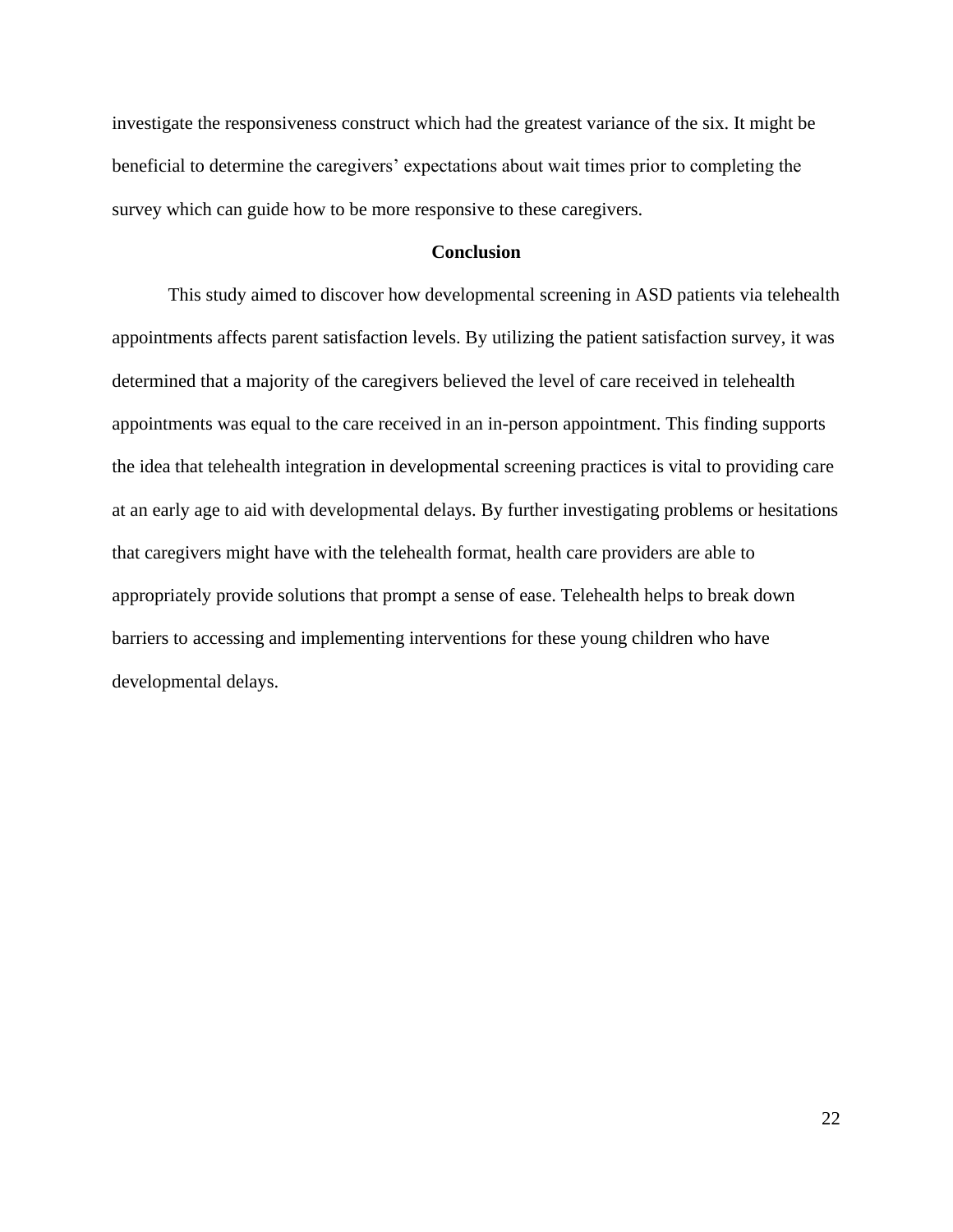#### **References:**

Achenie, L., Scarpa, A., Factor, R. S., Wang, T., Robins, D. L., & McCrickard, D. S. (2019). A machine learning strategy for autism screening in toddlers. *Journal of developmental and behavioral pediatrics: JDBP*, *40*(5), 369–376.

https://doi.org/10.1097/DBP.0000000000000668

- American Psychiatric Association. (2013). *Diagnostic and statistical manual of mental disorders* (5th ed.). https://doi.org/10.1176/appi.books.9780890425596
- *ASQ-3*. Ages and Stages. (2022). Retrieved from https://agesandstages.com/productspricing/asq3/
- Autism Speaks. CDC increases estimate of autism's prevalence by 15 percent, to 1 in 59 children. 2018. www.autismspeaks.org/science-news/cdc-increasesestimate-autismsprevalence-15-percent-1-59-children
- Baio J, Wiggins L, & Christensen DL, et al. Prevalence of autism spectrum disorder among children aged 8 years—Autism and Developmental Disabilities Monitoring Network, 11 Sites, United States, 2014. MMWR Surveill Summ. 2018;67(6):1-23
- Broder Fingert, S., Carter, A., Pierce, K., Stone, W. L., Wetherby, A., Scheldrick, C., Smith, C., Bacon, E., James, S. N., Ibañez, L., & Feinberg, E. (2019). Implementing systems-based innovations to improve access to early screening, diagnosis, and treatment services for children with autism spectrum disorder: An Autism Spectrum Disorder Pediatric, Early Detection, Engagement, and Services network study. *Autism: the international journal of research and practice*, *23*(3), 653–664. https://doi.org/10.1177/1362361318766238
- Campbell, K., Carpenter, K., Espinosa, S., Hashemi, J., Qiu, Q., Tepper, M., Calderbank, R., Sapiro, G., Egger, H. L., Baker, J. P., & Dawson, G. (2017). Use of a digital modified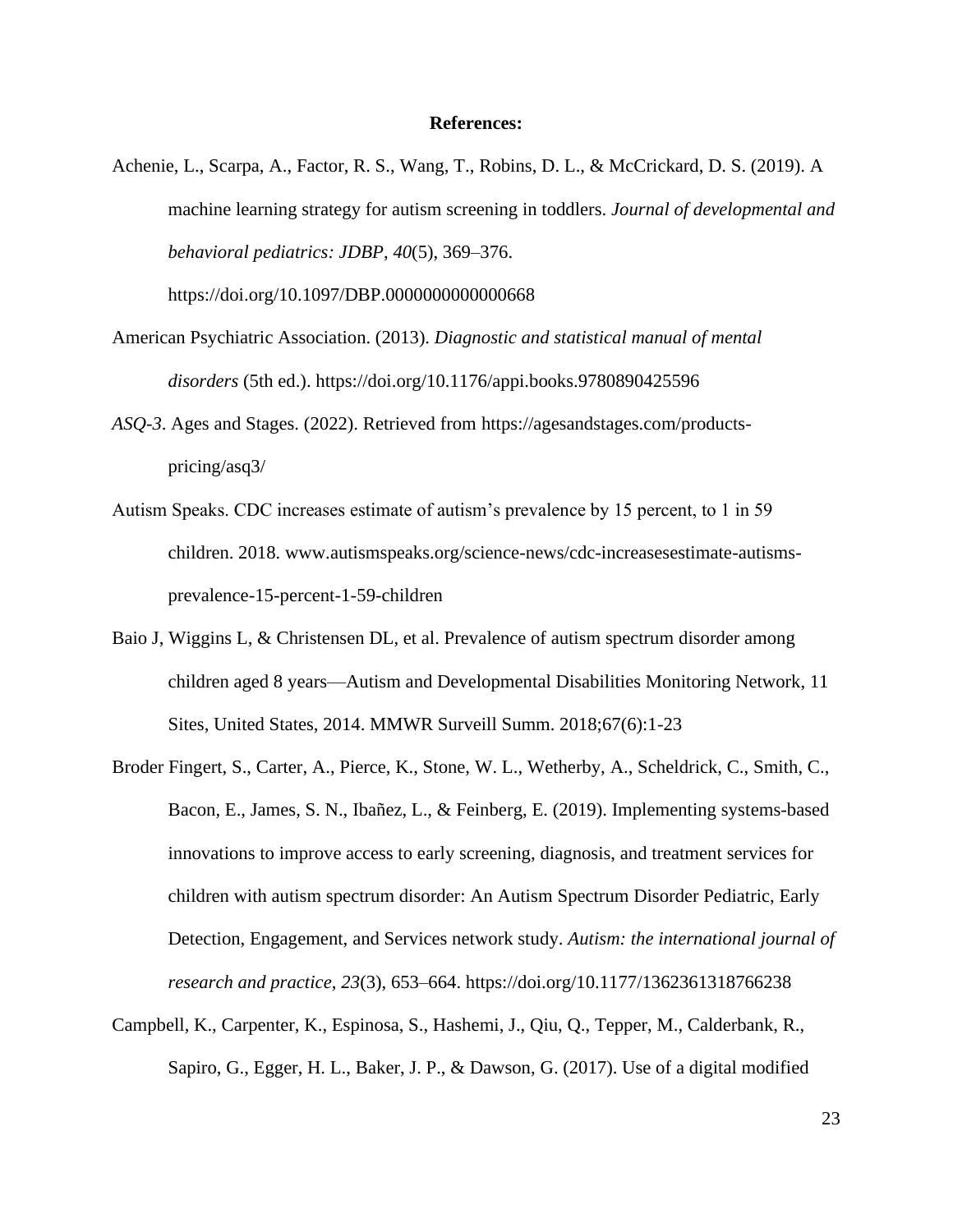checklist for autism in toddlers - revised with follow-up to improve quality of screening for autism. *The Journal of pediatrics*, *183*, 133–139.e1.

https://doi.org/10.1016/j.jpeds.2017.01.021

- Centers for Disease Control and Prevention. (2020, March 13). *Screening and diagnosis of autism spectrum disorder*. Centers for Disease Control and Prevention. Retrieved from https://www.cdc.gov/ncbddd/autism/screening.html
- Centers for Disease Control and Prevention. (2020). *What is autism spectrum disorder?* Centers for Disease Control and Prevention. Retrieved from https://www.cdc.gov/ncbddd/autism/facts.html.
- Crowell, J. A., Keluskar, J., & Gorecki, A. (2019). Parenting behavior and the development of children with autism spectrum disorder. *Comprehensive psychiatry*, *90*, 21–29. https://doi.org/10.1016/j.comppsych.2018.11.007
- Demeke, H. B. (2021). *Trends in use of telehealth among health centers during the COVID-19 pandemic - United States, June 26–November 6, 2020*. Centers for Disease Control and Prevention. Retrieved from https://www.cdc.gov/mmwr/volumes/70/wr/mm7007a3.htm
- Guthrie, W., Wallis, K., Bennett, A., Brooks, E., Dudley, J., Gerdes, M., Pandey, J., Levy, S. E., Schultz, R. T., & Miller, J. S. (2019). Accuracy of Autism Screening in a Large Pediatric Network. *Journal of the American Academy of Pediatrics, 144*(4), e20183963. https://doi.org/10.1542/peds.2018-3963
- Hirai AH, Kogan MD, Kandasamy V, Reuland C, Bethell C. Prevalence and variation of developmental screening and surveillance in early childhood. JAMA Pediatr. 2018;172(9):857-866.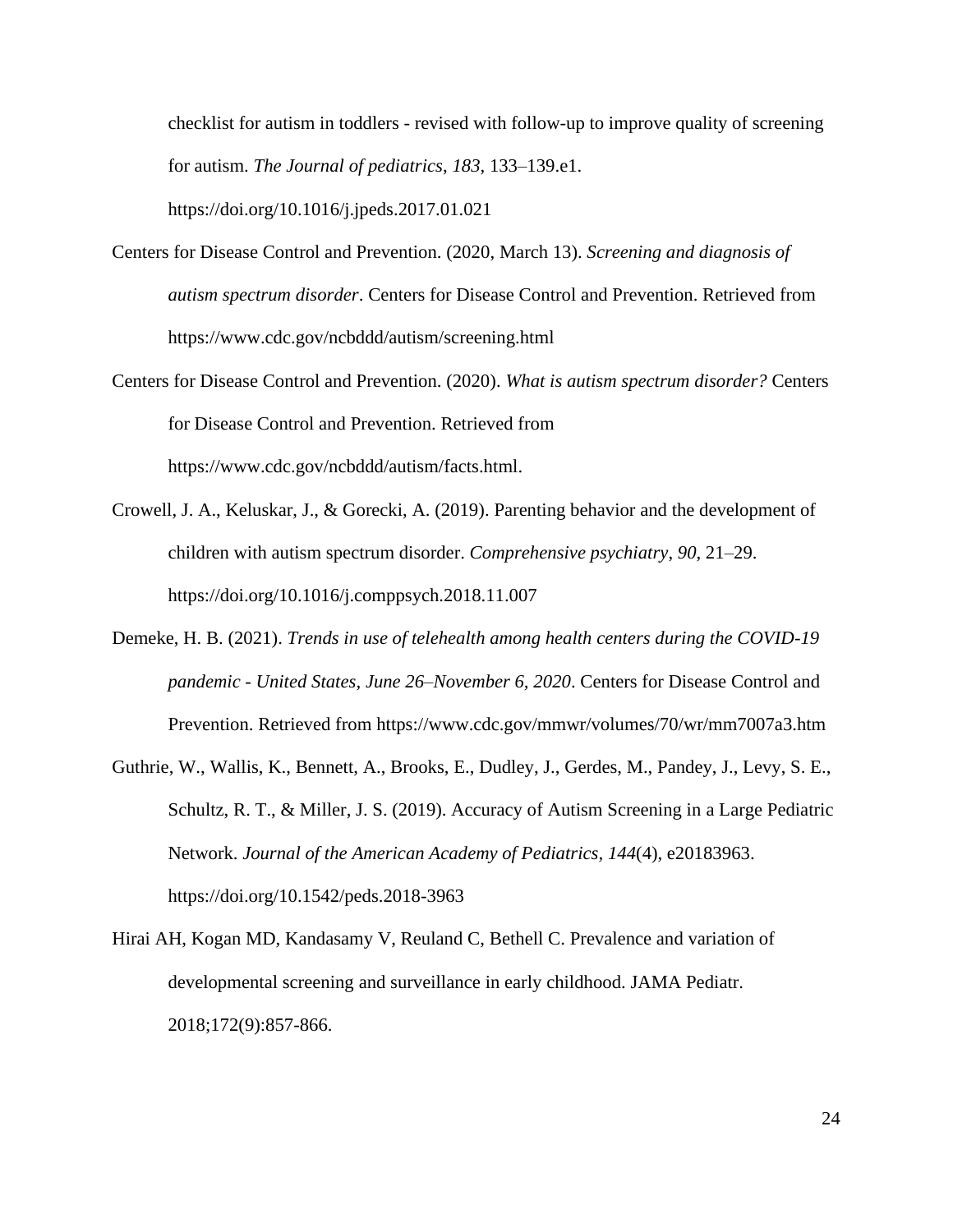- Hodges, H., Fealko, C., & Soares, N. (2020). Autism spectrum disorder: Definition, epidemiology, causes, and clinical evaluation. *Translational pediatrics*, *9*(Suppl 1), S55– S65. https://doi.org/10.21037/tp.2019.09.09
- Kilmer, Michele. (2020). Primary care of children with autism spectrum disorder: Developing confident healthcare leaders. *The Nurse Practitioner Journal, 45*(5), p 41-47. doi: 10.1097/01.NPR.0000660352.52766.72
- Levy, S. E., Wolfe, A., Coury, D., Duby, J., Farmer, J., Schor, E., Van Cleave, J., & Warren, Z. (2020). Screening tools for autism spectrum disorder in primary care: A systematic evidence review. *Journal of the American Academy of Pediatrics*, *145*(Suppl 1), S47– S59. https://doi.org/10.1542/peds.2019-1895H
- Lin, E. D., Guntu, M., Sezgin, E., McLaughlin, L., Ganta, R., Lee, J., Ramtekkar, U., Huang, Y., & Linwood, S. L. (2022). Rapid Development of a Telehealth Patient Satisfaction Survey Using a Multi-Stakeholder Approach. *Telemedicine journal and e-health: The official journal of the American Telemedicine Association*, 10.1089/tmj.2021.0371. Advance online publication. https://doi.org/10.1089/tmj.2021.0371
- Lipkin, P. H., Macias, M. M., & Council on Children with Disabilities (2020). Promoting optimal development: Identifying infants and young children with developmental disorders through developmental surveillance and screening. *Journal of the American Academy of Pediatrics*, *145*(1), e20193449. https://doi.org/10.1542/peds.2019-3449
- Maenner MJ, Shaw KA, Bakian AV, et al. Prevalence and Characteristics of Autism Spectrum Disorder Among Children Aged 8 Years — Autism and Developmental Disabilities Monitoring Network, 11 Sites, United States, 2018. MMWR Surveill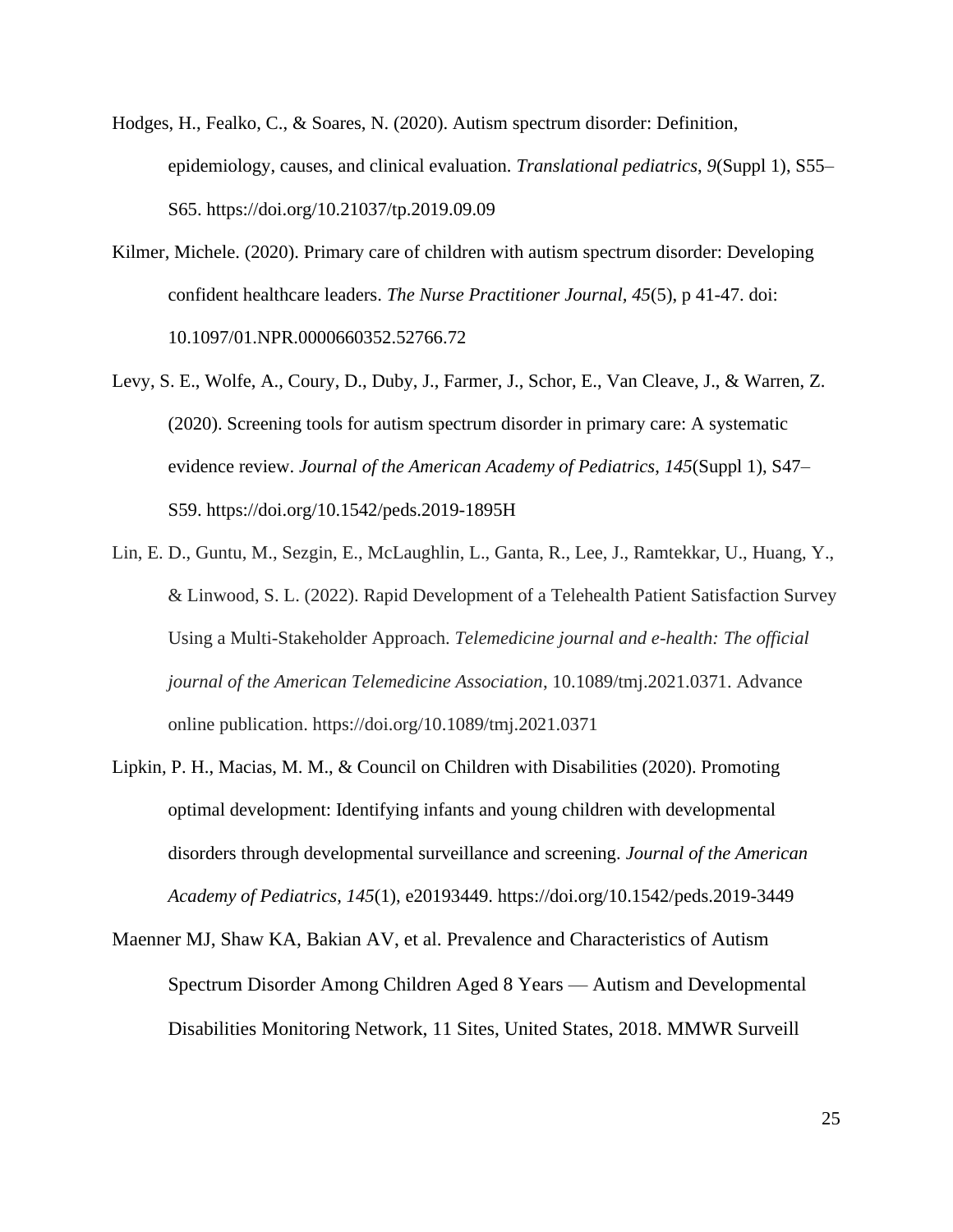Summ 2021;70(No. SS-11):1–16. DOI:

http://dx.doi.org/10.15585/mmwr.ss7011a1external icon.

- Maenner MJ, Shaw KA, Baio J, et al. (2016). Prevalence of Autism Spectrum Disorder Among Children Aged 8 Years — Autism and Developmental Disabilities Monitoring Network, 11 Sites, United States. MMWR Surveill Summ 2020;69(No. SS-4):1–12. DOI: http://dx.doi.org/10.15585/mmwr.ss6904a1
- Majid S, Foo S, Luyt B, et al. Adopting evidence-based practice in clinical decision making: nurses' perceptions, knowledge, and barriers. J Med Libr Assoc. 2011; 99(3):229-236.
- Mammoser G. Here's the big reason that autism rates have increased again. 2018. www.healthline.com/health-news/the-big-reason-autism-rates-increased-again#1
- McNally Keehn, R., Ciccarelli, M., Szczepaniak, D., Tomlin, A., Lock, T., & Swigonski, N. (2020). A statewide tiered system for screening and diagnosis of autism spectrum disorder. *Journal of the American Academy of Pediatrics*, *146*(2), e20193876. https://doi.org/10.1542/peds.2019-3876
- Radecki L, Sand-Loud N, O'Connor KG, Sharp S, Olson LM. Trends in the use of standardized tools for developmental screening in early childhood: 2002-2009. Pediatrics. 2011;128(1):14-19.
- Schrader, E., Delehanty, A. D., Casler, A., Petrie, E., Rivera, A., Harrison, K., Paterniti, T., Sebastiany, L., Nottke, C., Sohl, K., Levy, S. E., & Wetherby, A. M. (2020). Integrating a new online autism screening tool in primary care to lower the age of referral. *Clinical Pediatrics*, *59*(3), 305–309. https://doi.org/10.1177/0009922819900947
- Talbott, M. R., Dufek, S., Zwaigenbaum, L., Bryson, S., Brian, J., Smith, I. M., & Rogers, S. J. (2020). Brief report: Preliminary feasibility of the TEDI: A novel parent-administered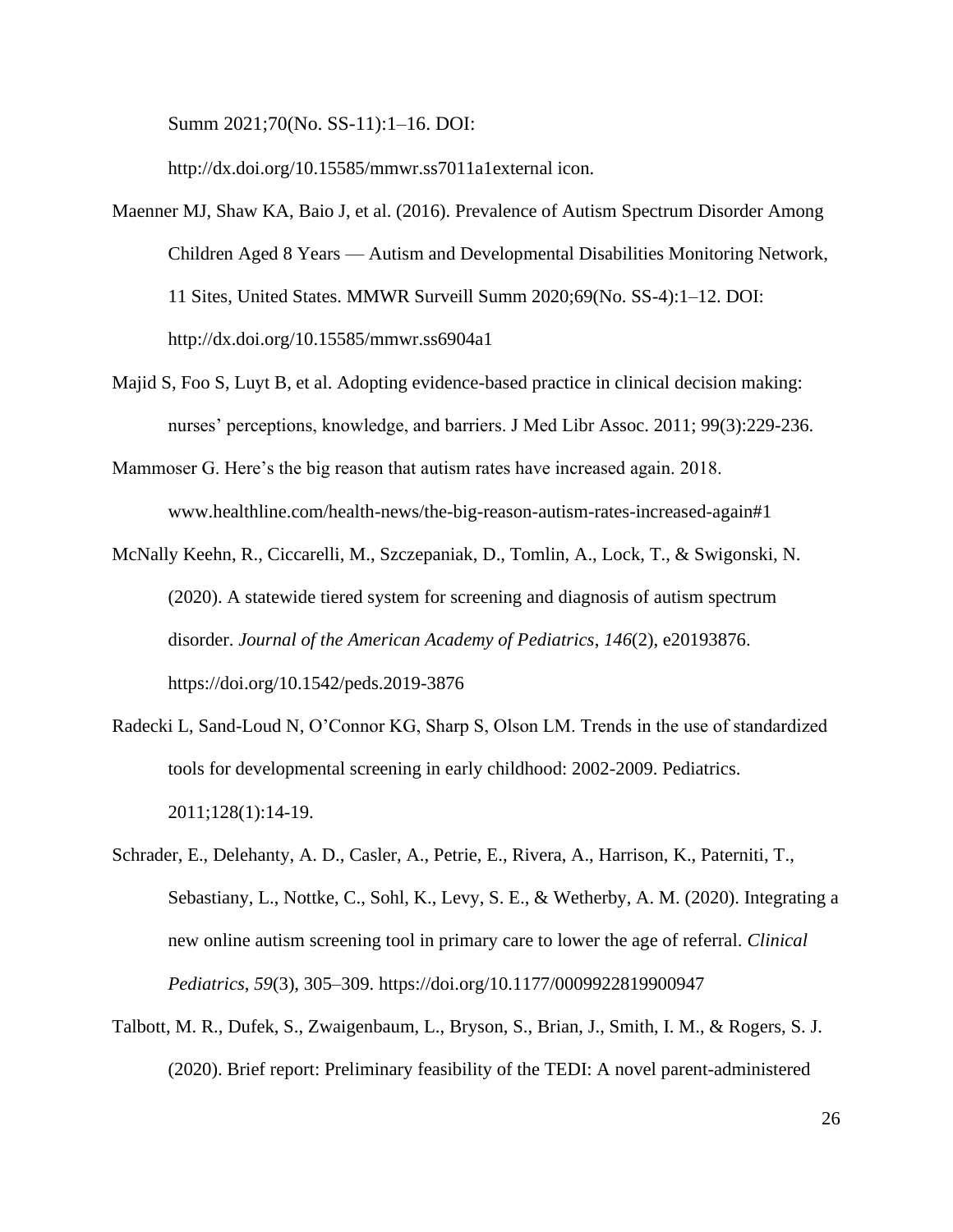telehealth assessment for autism spectrum disorder symptoms in the first year of life. *Journal of autism and developmental disorders*, *50*(9), 3432–3439. https://doi.org/10.1007/s10803-019-04314-4

- Tariq, Q., Daniels, J., Schwartz, J. N., Washington, P., Kalantarian, H., & Wall, D. P. (2018). Mobile detection of autism through machine learning on home video: A development and prospective validation study. *PLoS medicine*, *15*(11), e1002705. https://doi.org/10.1371/journal.pmed.1002705
- Wallis L. Barriers to implementing evidence-based practice remain high for U.S. nurses: getting past "We've Always Done It This Way" is crucial. Am J Nurs. 2012;112(12):15.
- Zablotsky B, Black LI, Maenner MJ, Schieve LA, Blumberg SJ (a). Estimated prevalence of autism and other developmental disabilities following questionnaire changes in the 2014 National Health Interview Survey. Natl Health Stat Report. 2015;(87):1-20.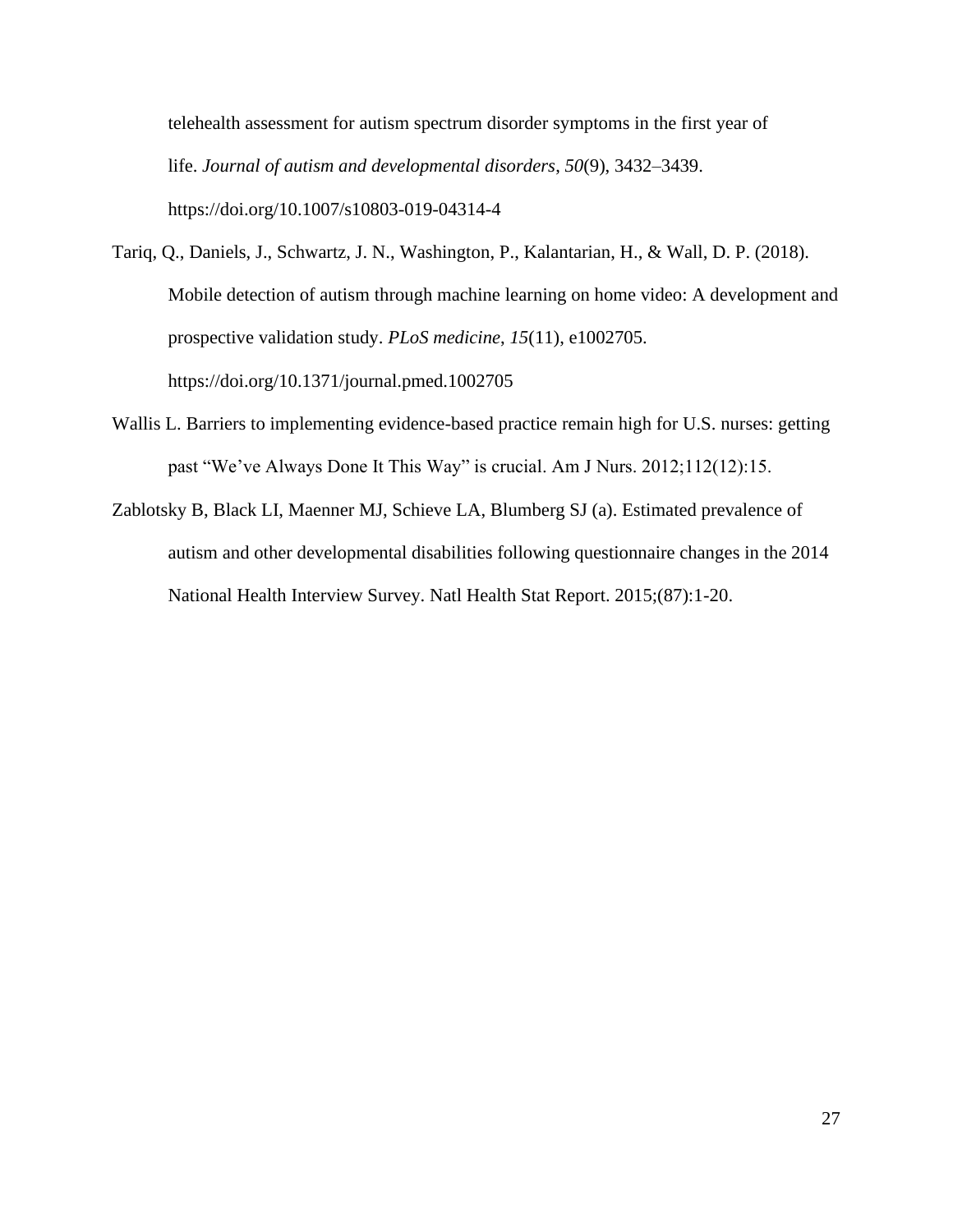# **Appendix**

This appendix consists of a 13-question satisfaction survey utilized in this study. The

survey was sent through the University of Arkansas Qualtrics survey system.

*Introductory Statement* 



Please contact Dr. Michele Kilmer if you have any questions: 479-310-5143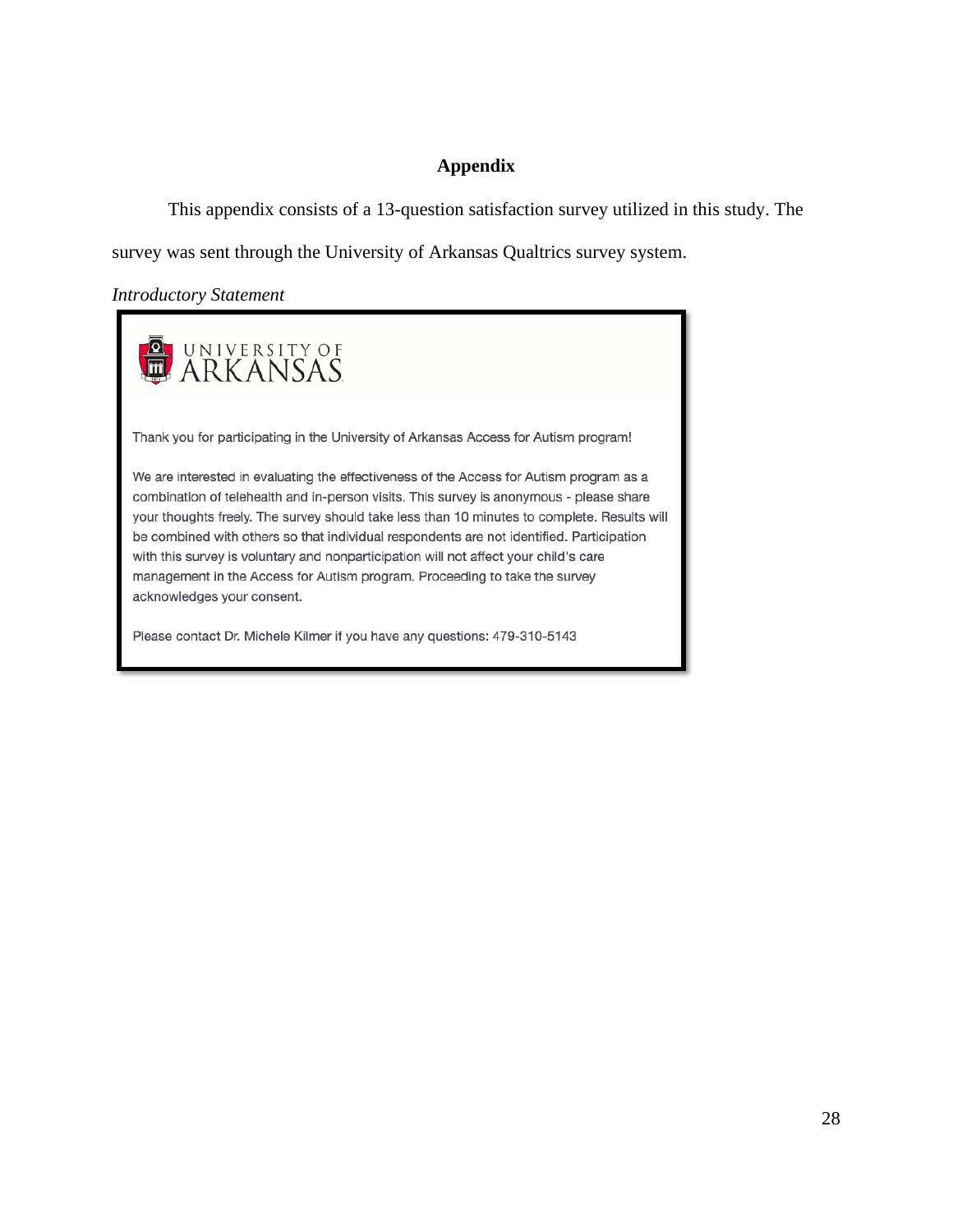| UNIVERSITY OF<br><b>ARKANSAS</b>                                                               |                             |                 |                                         |       |                   |  |  |
|------------------------------------------------------------------------------------------------|-----------------------------|-----------------|-----------------------------------------|-------|-------------------|--|--|
| Please rate your level of agreement with the following statements about assurance.             |                             |                 |                                         |       |                   |  |  |
|                                                                                                | Strongly<br><b>Disagree</b> | <b>Disagree</b> | Neither<br>Agree nor<br><b>Disagree</b> | Agree | Strongly<br>Agree |  |  |
| I understand the plan<br>of care, which<br>includes why tests<br>and procedures are<br>needed. |                             |                 |                                         | ∩     |                   |  |  |
| I was given home care<br>instructions and able<br>to to ask questions.                         |                             |                 |                                         |       |                   |  |  |
| The staff was polite<br>and kind.                                                              |                             |                 |                                         |       |                   |  |  |

| <b>UNIVERSITY OF</b><br><b>ARKANSAS</b>                                          |                             |                 |                                         |       |                   |  |  |
|----------------------------------------------------------------------------------|-----------------------------|-----------------|-----------------------------------------|-------|-------------------|--|--|
| Please rate your level of agreement with the following statements about empathy. |                             |                 |                                         |       |                   |  |  |
|                                                                                  | Strongly<br><b>Disagree</b> | <b>Disagree</b> | Neither<br>Agree nor<br><b>Disagree</b> | Agree | Strongly<br>Agree |  |  |
| It was easy to<br>schedule my<br>appointment.                                    | ∩                           |                 | ∩                                       |       |                   |  |  |
| I feel that I was<br>included in the health<br>care decisions.                   | ∩                           |                 | ∩                                       |       |                   |  |  |
| I know my care and/or<br>my child's care is<br>important to the staff.           | ∩                           |                 | ∩                                       |       |                   |  |  |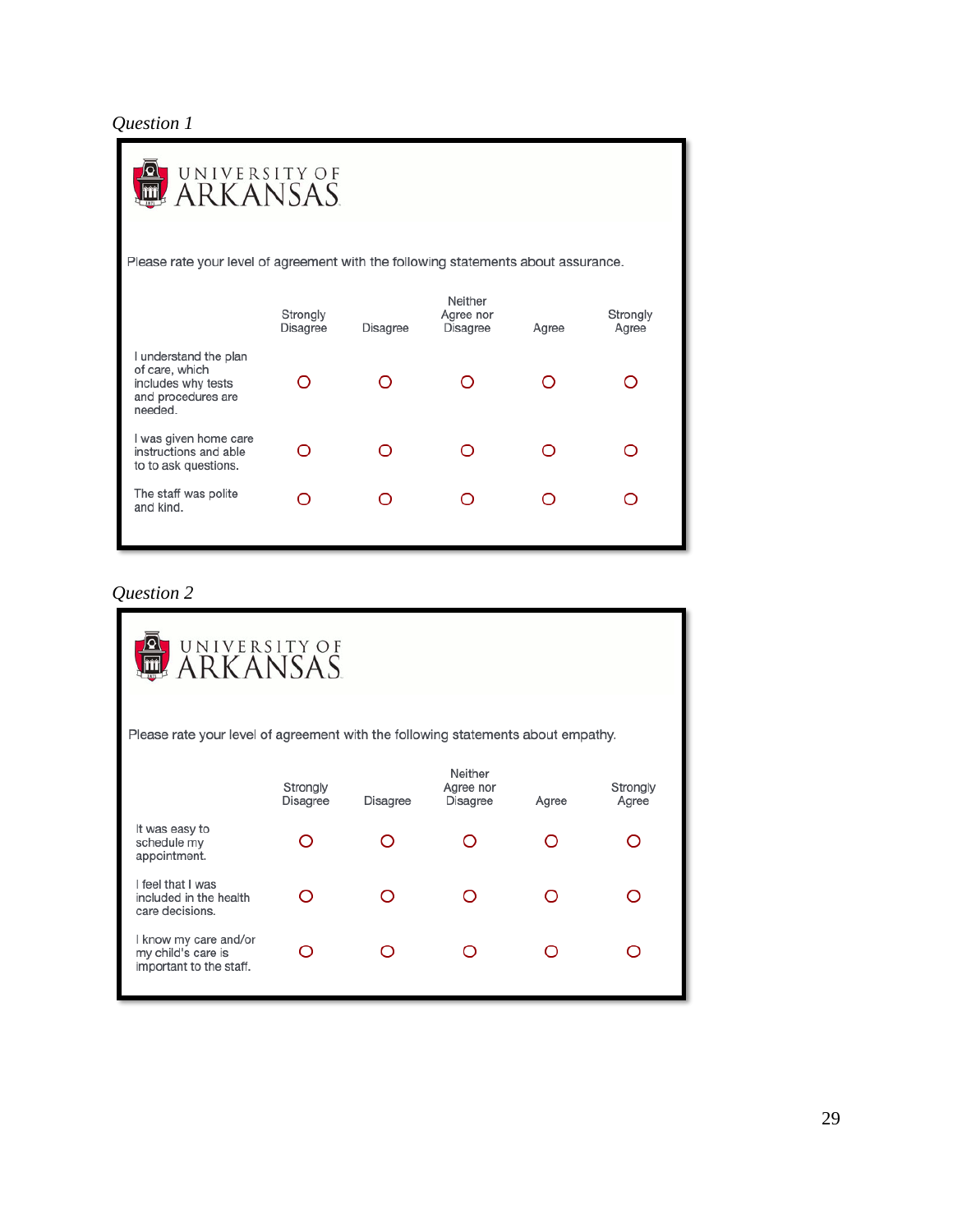| <b>UNIVERSITY OF</b><br><b>ARKANSAS</b>                                                   |                             |                 |                                         |       |                   |  |
|-------------------------------------------------------------------------------------------|-----------------------------|-----------------|-----------------------------------------|-------|-------------------|--|
| Please rate your level of agreement with the following statement about reliability.       |                             |                 |                                         |       |                   |  |
|                                                                                           | Strongly<br><b>Disagree</b> | <b>Disagree</b> | Neither<br>Agree nor<br><b>Disagree</b> | Agree | Strongly<br>Agree |  |
| The provider was able<br>to diagnose problems<br>and treat my or my<br>child's condition. |                             |                 |                                         |       |                   |  |

| UNIVERSITY OF<br><b>ARKANSAS</b>                                                                                                                                                                                                    |
|-------------------------------------------------------------------------------------------------------------------------------------------------------------------------------------------------------------------------------------|
| Compared to the level of care received during an in-person visit, the level of care received<br>during the telemedicine appointment was:<br><b>Better</b><br>Equal<br>Worse<br>∩<br>Not sure<br>∩<br>No in-person visit before<br>O |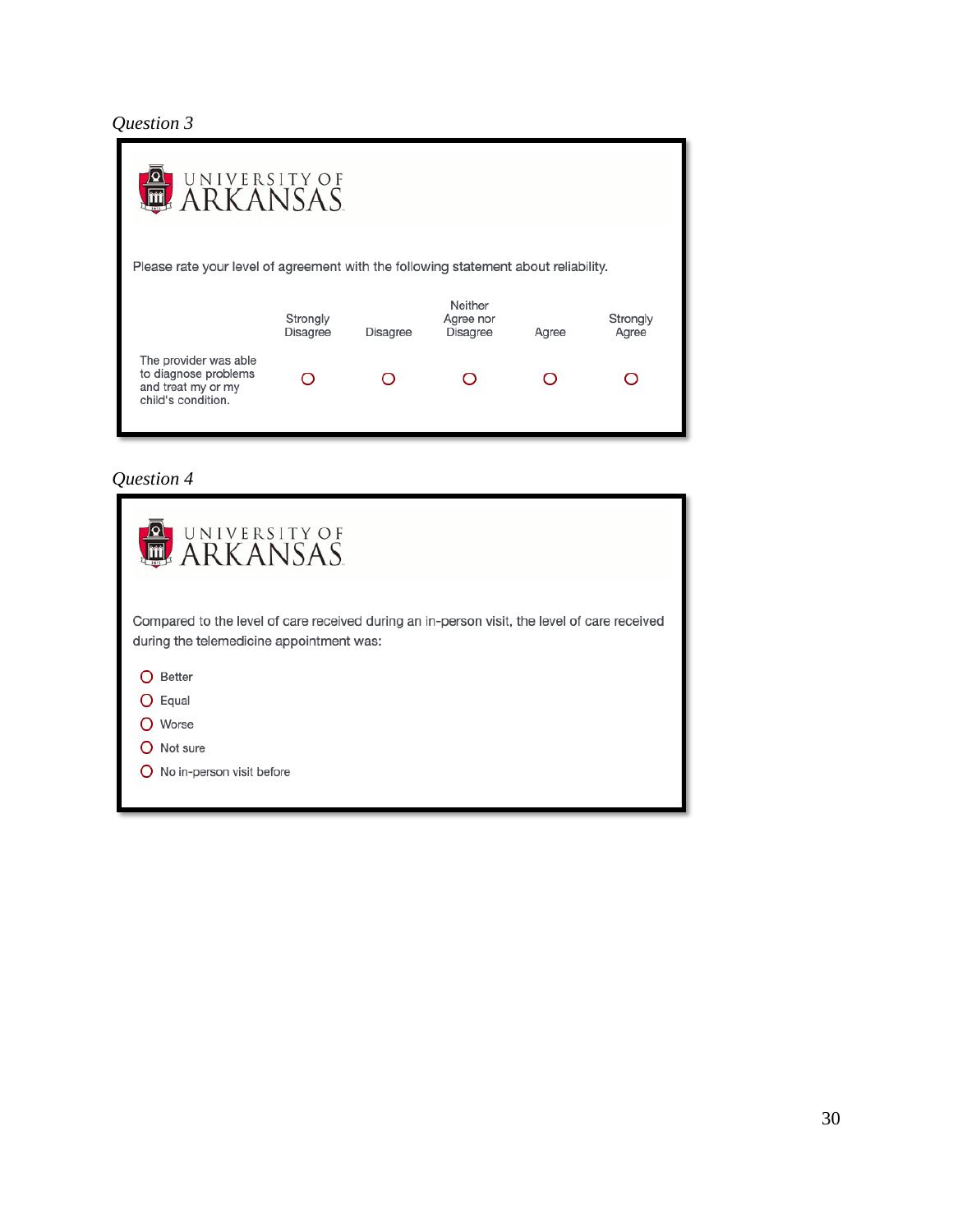| <b>UNIVERSITY OF</b><br><b>MARKANSAS</b>                                                           |                             |                 |                              |       |                   |
|----------------------------------------------------------------------------------------------------|-----------------------------|-----------------|------------------------------|-------|-------------------|
| Please rate your level of agreement with the following statements about responsiveness.<br>Neither |                             |                 |                              |       |                   |
|                                                                                                    | Strongly<br><b>Disagree</b> | <b>Disagree</b> | Agree nor<br><b>Disagree</b> | Agree | Strongly<br>Agree |
| If I had a long wait<br>time, I was kept<br>informed of those<br>delays during my visit.           |                             | ∩               |                              |       | ∩                 |
| My or my child's<br>needs were met<br>promptly.                                                    |                             |                 |                              |       |                   |

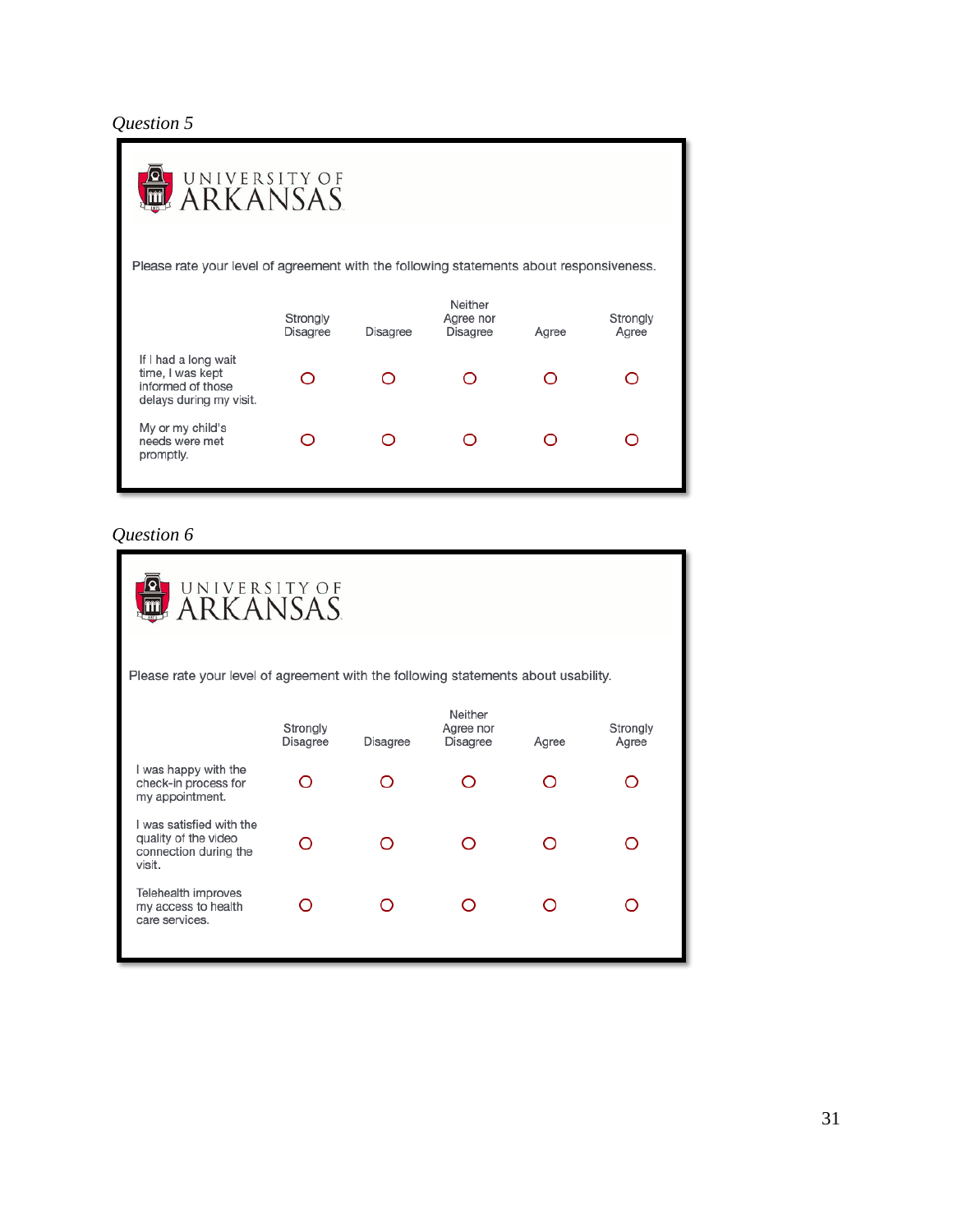| <u>(Q</u><br>UNIVERSITY OF<br><b>ARKANSAS</b>                                                        |                             |                 |                                         |       |                   |
|------------------------------------------------------------------------------------------------------|-----------------------------|-----------------|-----------------------------------------|-------|-------------------|
| Please rate your level of agreement with the following statements about patient<br>satisfaction.     |                             |                 |                                         |       |                   |
|                                                                                                      | Strongly<br><b>Disagree</b> | <b>Disagree</b> | Neither<br>Agree nor<br><b>Disagree</b> | Agree | Strongly<br>Agree |
| My overall experience<br>with Access for<br>Autism telehealth was<br>good.                           | ∩                           | ∩               |                                         | ∩     | Ω                 |
| If given the option, I<br>would use video visits<br>for future<br>appointments.                      | ∩                           | ∩               | ∩                                       | ∩     |                   |
| Overall, my needs<br>were met. I would<br>recommend others to<br><b>Access for Autism</b><br>Clinic. |                             | ∩               |                                         | ◠     |                   |
|                                                                                                      |                             |                 |                                         |       |                   |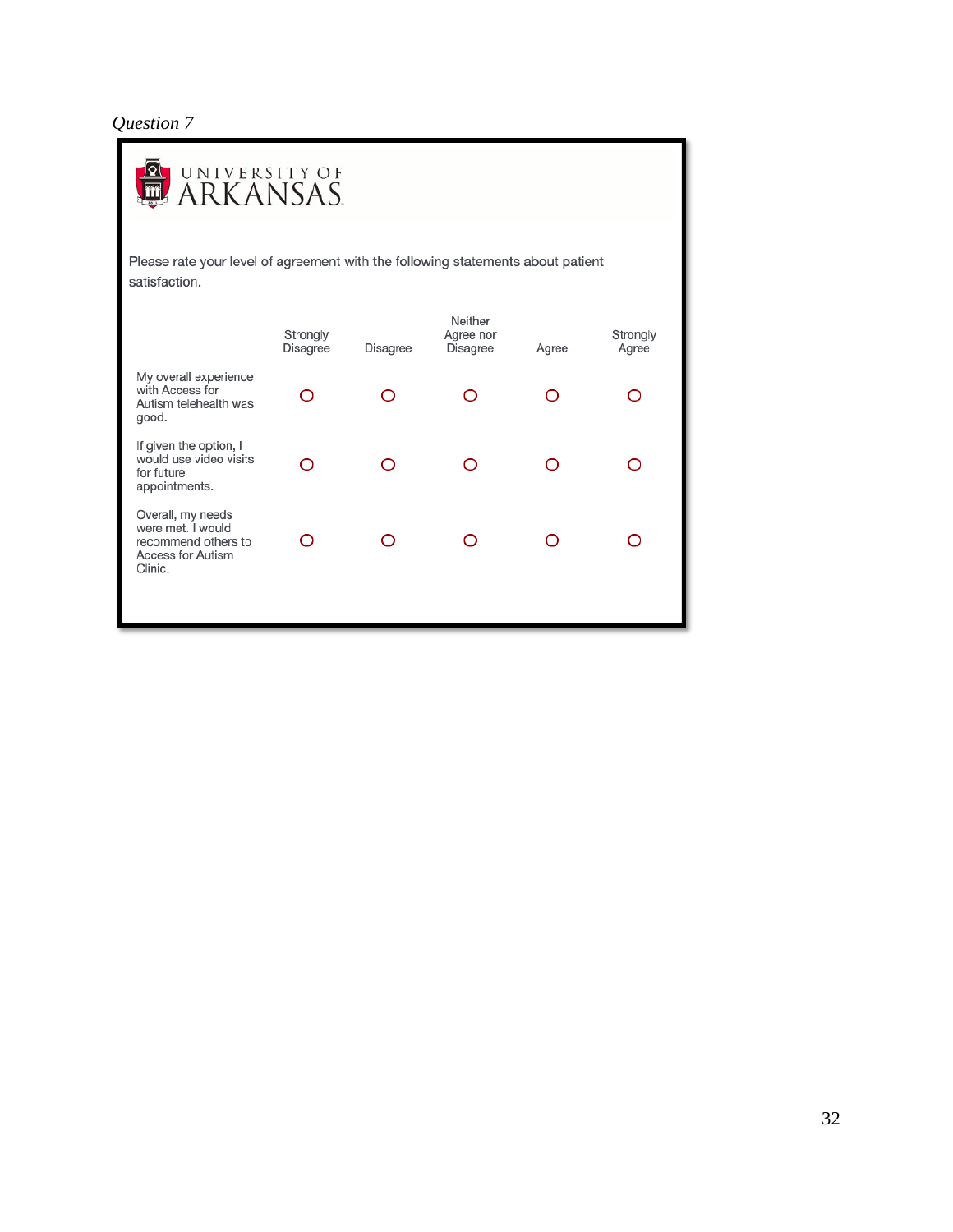